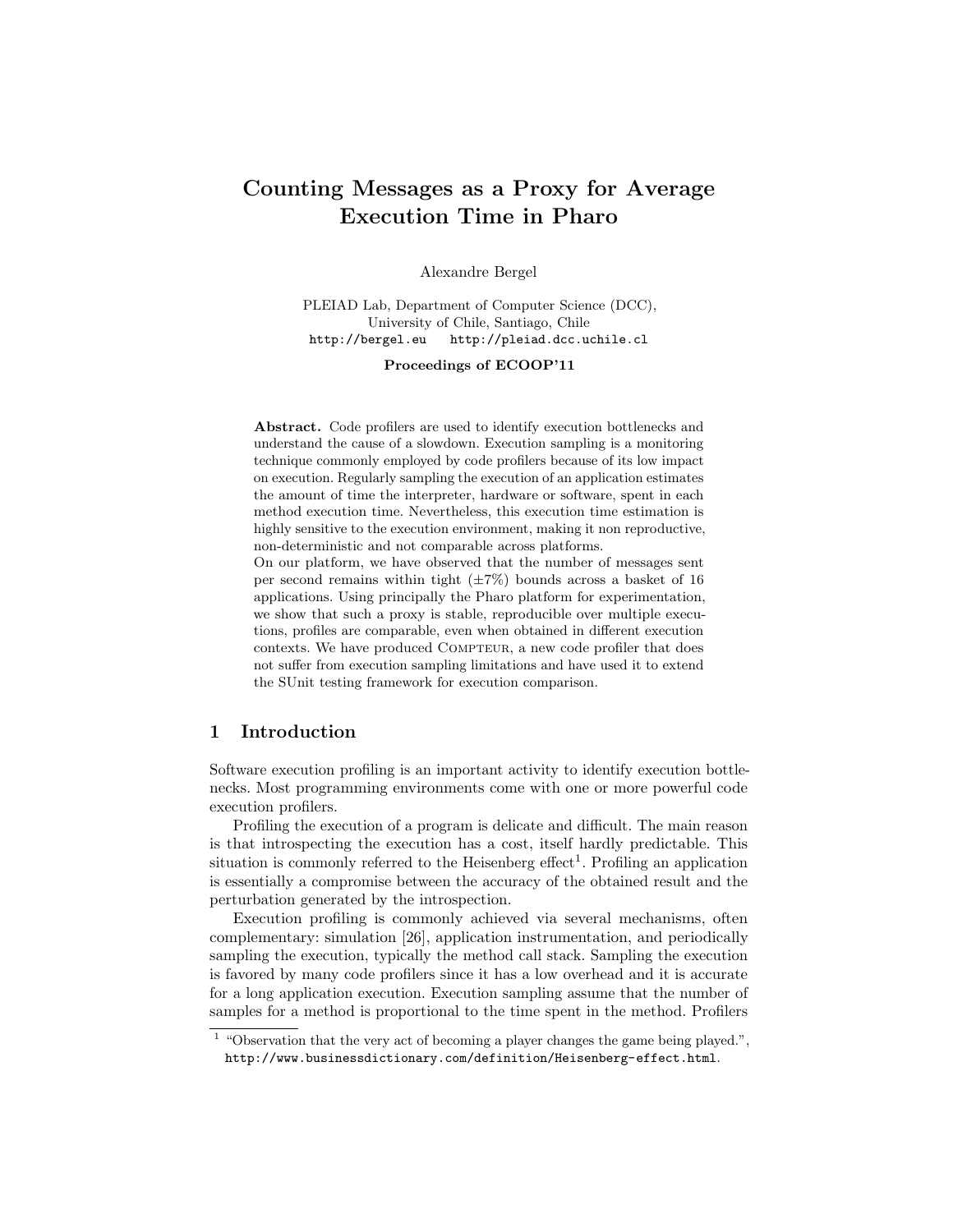uses execution sampling to estimate the amount of time an interpreter, the CPU or a virtual machine, has spent in each method of the program.

Nevertheless, execution sampling is highly sensitive to garbage collection, thread scheduling and characteristics of the virtual machine, making it nondeterministic (e.g., the same execution, profiled twice, does not generally give two identical profiles) and tied to the execution platform (e.g., two profiles of the same execution realized on two different virtual machines or operating systems cannot be meaningfully related to each other). As a consequence, the method execution time estimate is highly variable across multiple executions and closely dependent on the execution environment.

Pharo<sup>[2](#page-1-0)</sup> is an emerging object-oriented programming languages that is very close to Smalltalk, is syntactically simple, has a minimal core and with few but strong principles. In Pharo, sending a message (also termed "invoking a method" or "calling a method") is the primitive syntactic construction from which all computations are expressed. Class and method creation, loops, and conditional branches are all realized via sending messages. As coined by Ungar et al. when referring to Smalltalk, "the pure object-orientation of the language implies a huge number of messages which are often time-consuming in conventional implementations [\[23\]](#page-22-1)". The results presented in this paper were obtained with Pharo.

This paper argues that counting message sends has strong benefits over estimating the method execution time from execution sampling in Pharo. Since Pharo realizes a computation almost exclusively by sending messages, it is natural to evaluate whether counting messages can be used as a proxy for estimating the application execution time.

The three research questions addressed in this paper are:

- A Is the number of sent messages related to the average execution time over multiple executions?
- B Is the number of sent messages more stable than the execution time over multiple executions?
- $-$  C Is the number of sent messages as useful as the execution time to identify an execution bottleneck?

This paper answers these three questions positively after careful and extended measurements in different execution settings. We show that counting the number of sent messages is an accurate proxy for estimating the execution time of an application and of an individual method.

Naturally, the execution time of a piece of code is not solely related to the number of invoked methods. Garbage collection, use of primitives offered by the virtual machine, and native calls are likely to contribute to the execution time. However, for all the applications we have considered in our experiments, these factors represent a minor perturbation. The number of method invocations is highly correlated with the average execution time for 10 successive executions (correlation of 0.99 when considering the application execution and 0.97 when considering individual methods). Moreover, counting messages is more stable

<span id="page-1-0"></span> $^2$  <http://www.pharo-project.org>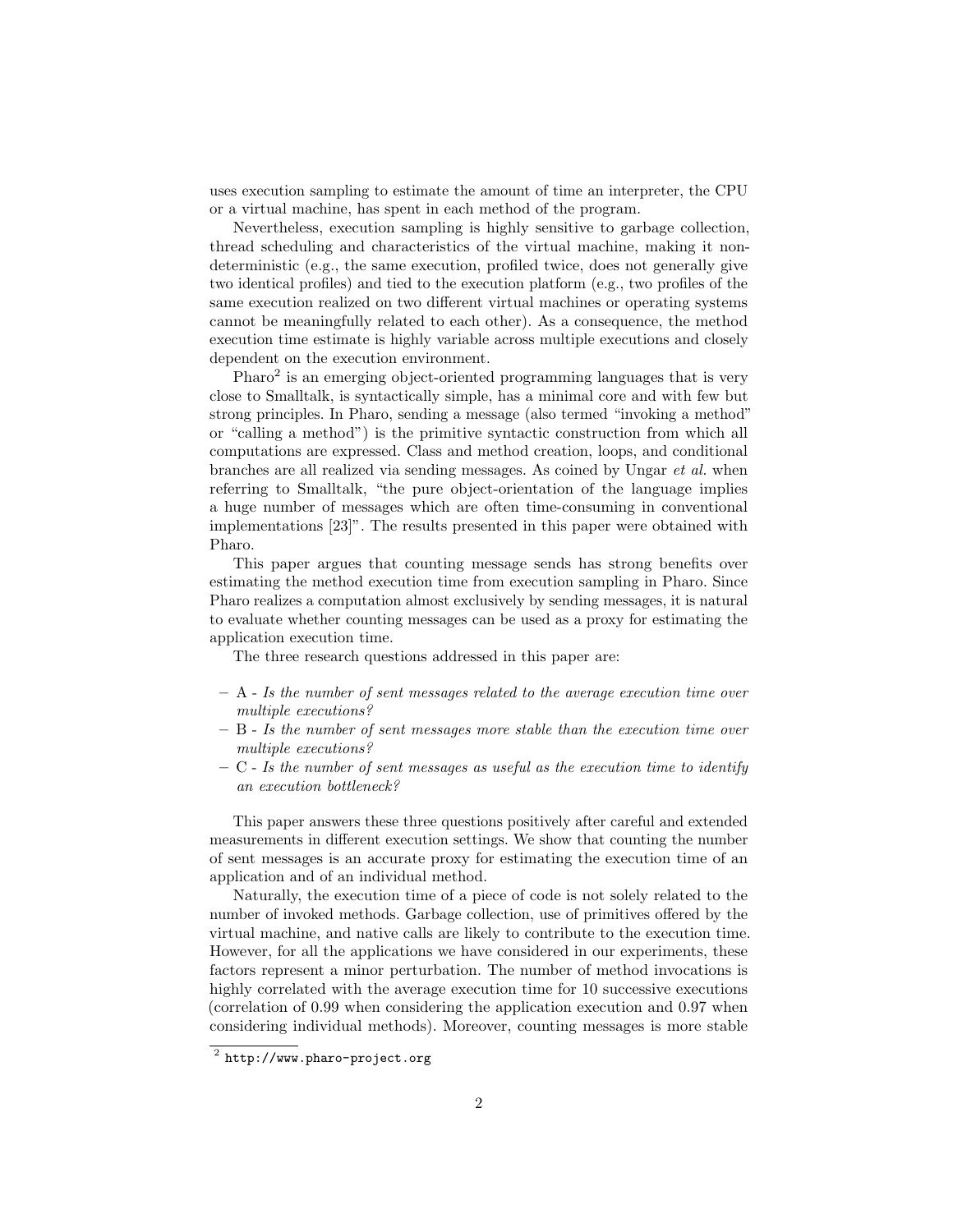over multiple executions, with a variability ranging from 0.06% to 2.47%. The execution time estimated from execution sampling has a variability ranging up to 46.99% (!). For our application setting, we show that measuring the number of sent messages is about 22 times more stable than the measured execution time. The main innovations and contributions of this paper are as follows:

- the limitations of execution sampling are identified (Section [2\)](#page-2-0)
- for a number of selected applications, we show empirically that the number of message sends is a more stable criterion for profiling than execution sampling for each application (Section [3\)](#page-4-0) and individual method (Section [4\)](#page-10-0)
- we describe a general model for evaluating the stability and precision of profiles over multiple executions (Section [4.4\)](#page-12-0)
- we propose an extension of the xUnit framework to compare execution based on the Compteur profiler (Section [5\)](#page-15-0)

Subsequently, key implementation points are presented (Section [6\)](#page-16-0). Reflections and lessons learnt are given next (Section [7\)](#page-17-0). We then review the related work (Section [8\)](#page-19-0) before concluding (Section [9\)](#page-20-0).

## <span id="page-2-0"></span>2 Profiling based on Execution Sampling

Profiling is the recording and analysis of which pieces of code are run, and how frequently, during a program's execution. Profiling is often considered essential when one wants to understand the dynamics of a program's execution. A profiler has to be carefully designed to provide a satisfactory balance between accuracy and overhead.

However execution sampling approximates the time spent in an application's methods by periodically stopping a program and recording the collection of methods being executed. Such a profiling technique has little impact on the overall execution. Almost all mainstream profilers (JProfiler<sup>[3](#page-2-1)</sup>, YourKit<sup>[4](#page-2-2)</sup>, xprof [\[12\]](#page-21-0), hprof<sup>[5](#page-2-3)</sup>) use execution sampling. Execution sampling comes with a number of serious issues. As we will see, some of these issues have already been pointed out by other researchers. Nevertheless we have chosen to list them in this section for the sake of completeness, and because we will address them in the forthcoming sections.

This section is presented from the point of view of the Pharo programming language.

Dependency on the executing environment. Execution sampling is highly sensitive to the executing environment. As one may expect, running other threads or OS processes while profiling is likely to consume resources including CPU and memory which could invalidate the measurements. Most operating systems use the multilevel feedback queue algorithm to schedule threads [\[15\]](#page-21-1). The algorithm determines the nature of a process and gives preferences to short and input/output

<span id="page-2-1"></span> $^3$  <http://www.ej-technologies.com>

<span id="page-2-2"></span><sup>4</sup> <http://www.yourkit.com>

<span id="page-2-3"></span> $^5$  <http://java.sun.com/developer/technicalArticles/Programming/HPROF.html>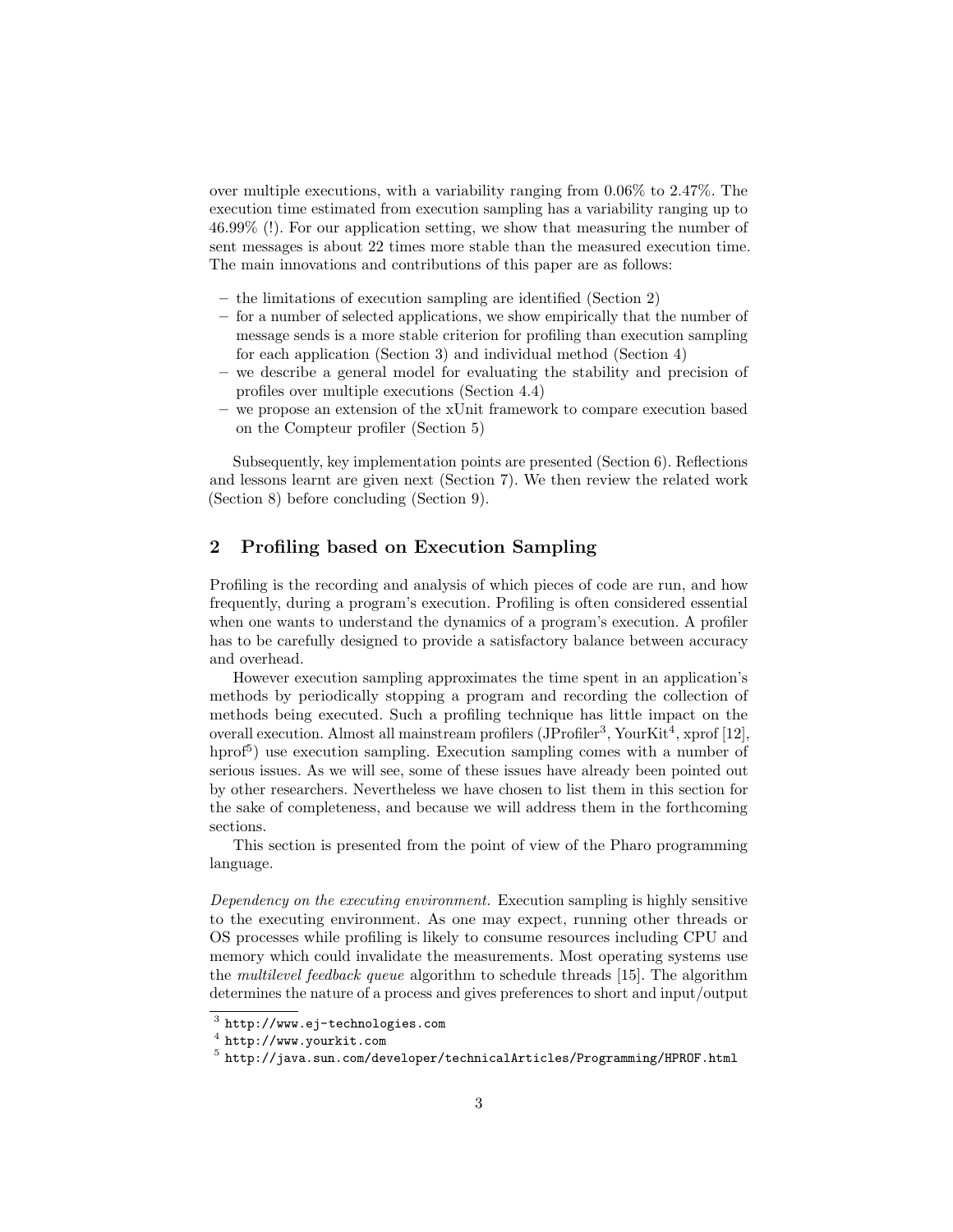processes. The thread scheduling disciplines offered by operating systems and/or virtual machines makes thread scheduling a source of measurement perturbation that cannot reliably be predicted. One of the reasons is that no enforcement is made to consistently execute a task in a delimited amount of time: writing a simple email makes concurrently executing programs execute a few CPU cycles longer.

Execution sampling traditionally requires virtual machine support<sup>[6](#page-3-0)</sup> or an advanced reflective mechanism. In Pharo, execution sampling is realized via a thread running at a high priority that regularly introspects the method call stack of the thread that is running the application. Scheduling new threads, or varying the activity of existing threads (e.g., a refresh made by the user interface thread), is a source of perturbation when measuring execution time since a smaller share of the total profiled execution time is granted to the thread of interest.

Garbage collection is another significant source of perturbation since the profiled application process shares the memory and the garbage with other processes. A memory scan (necessary when scavenging unused objects) suspends the computation, but adds to the application execution time. Garbage collection occurs when memory is in short supply and is hence not exactly correlated with any particular execution sequence.

These problems are not Pharo-specific. They are found in several common execution platforms, as mentioned by Mytkowicz et al. [\[21](#page-22-2)[,22\]](#page-22-3). There are numerous other sources of measurement bias, for example the relation between the sampling period and the period of thread scheduling [\[21\]](#page-22-2). Randomly collecting sampling has been proved to be effective in reducing some of the problems related to execution sampling [\[21\]](#page-22-2), however, it does not address the non-determinism and the lack of portability.

Non-determinism. Regularly sampling the execution of an application is so sensitive to the executing environment that it makes the profiling non-deterministic. Profiling the very same piece of code twice does not produce exactly the same profile. Consider the Pharo expression 30000 factorial. On an Apple MacBook Pro 2.26Ghz, evaluating this expression takes between 3 803 and 3 869 ms (ranges obtained after 10 executions). The difference may be partially explained due to the variation of the garbage collection activity. Computing the factorial of 30 000 triggers between 800 and 1000 incremental garbage collections in Pharo. The point we are making is not that the implementation of the factorial function requires a garbage collector, but that a single piece of code may induce significant variation in memory activity.

A common way to reduce the proportion of random perturbations is to ensure that the code to be profiled takes a long execution time. By doing so, the effect of the garbage collector is minimized. Long profiling periods are relatively accurate, however, it makes code profiling an activity that may not be practiced as often as a programmer would like.

Lack of portability. Profiles based on execution sampling are not reusable across different runtime execution platforms [\[6\]](#page-21-2), virtual machines and CPUs. A profile

<span id="page-3-0"></span> $^6$  e.g., <http://download.oracle.com/javase/1.4.2/docs/guide/jvmpi/jvmpi.html>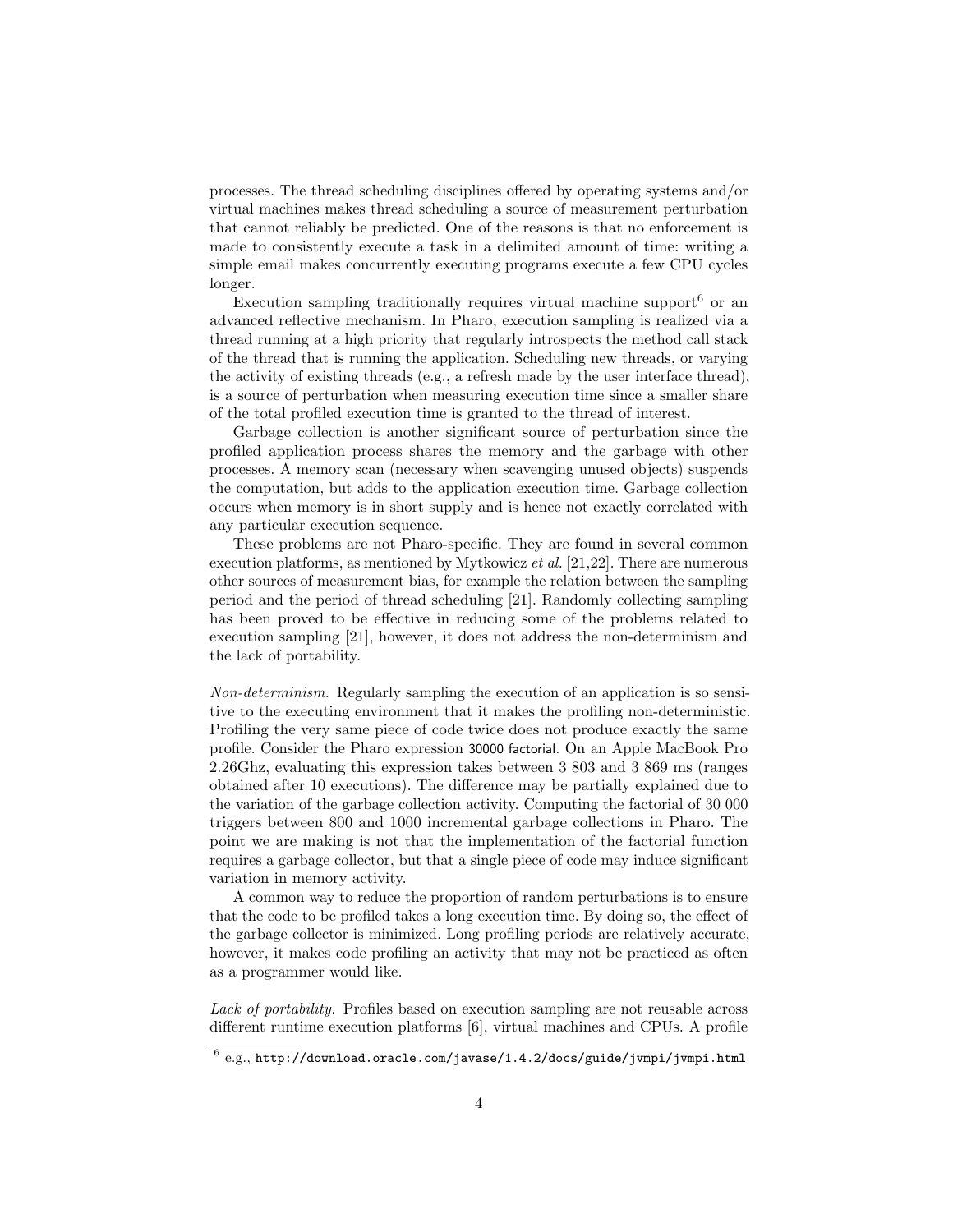realized on a platform A cannot be easily related to a similar profile realized on a platform B. For example, the first version of the Mondrian visualization engine [\[18\]](#page-21-3) was released in 2005 for Visualworks Smalltalk[7](#page-4-1) . In 2008 Mondrian development was moved to Pharo. Since its beginning Mondrian has been constantly profiled to meet scalability and performance requirements. However, because of (i) the language change from Visualworks to Pharo, (ii) the constant evolution of Pharo and (iii) the continuous evolution of the physical machine and the Pharo virtual machine, profiles cannot meaningfully be related to each other.

Shared resources. In addition to the general issues mentioned above, a particular profiler implementation comes with its own limitations.

Memory is a persistent global shared resource. Executions that were completed before beginning the profiling may leave the memory in such a state that the application is prone to excessive garbage collection. In Pharo, the programming environment uses the same memory heap that is used to run applications. Previous programming activity may therefore impact it.

MessageTally, the standard profiler of Pharo, constructs a profile sharing the same memory space as the running application, which is a favorable condition for the Heisenberg effect. The longer the application execution takes, the more objects are created by MessageTally to model the call graph and store runtime information, thus exercising additional pressure on the memory manager.

## <span id="page-4-0"></span>3 Counting Messages as a Proxy for Execution Time

Almost all computation in Smalltalk, and thus in Pharo, is realized via sending messages. Operations like conditional branching and arithmetic are essentially realized via sending messages.

In such an environment, it seems possible that CPU time is likely to be related to the number of messages sent.

#### <span id="page-4-2"></span>3.1 Execution time and number of message sends

Determining whether the number of messages sent during the execution of an expression is related to the time taken for the expression to execute is a bit trickier than it appears. Execution time measurements are hardly predictable. As with any statistical measurement, the correlation between two variables is realized by bounding the error margin in the measurement. The relation is established if this margin is "small enough". Determining a relation between two data sets requires a number of statistical tools [\[16\]](#page-21-4). We will follow the traditional steps of constructing a regression model.

Intuitively, we expect the number of messages sent during the execution of an expression to increase with an increase of the execution time: the longer an expression takes to execute, the more messages are sent. We will later discuss native calls and other interactions with the operating system. This subsection answers research question A.

<span id="page-4-1"></span><sup>7</sup> <http://www.cincomsmalltalk.com/main/products/visualworks/>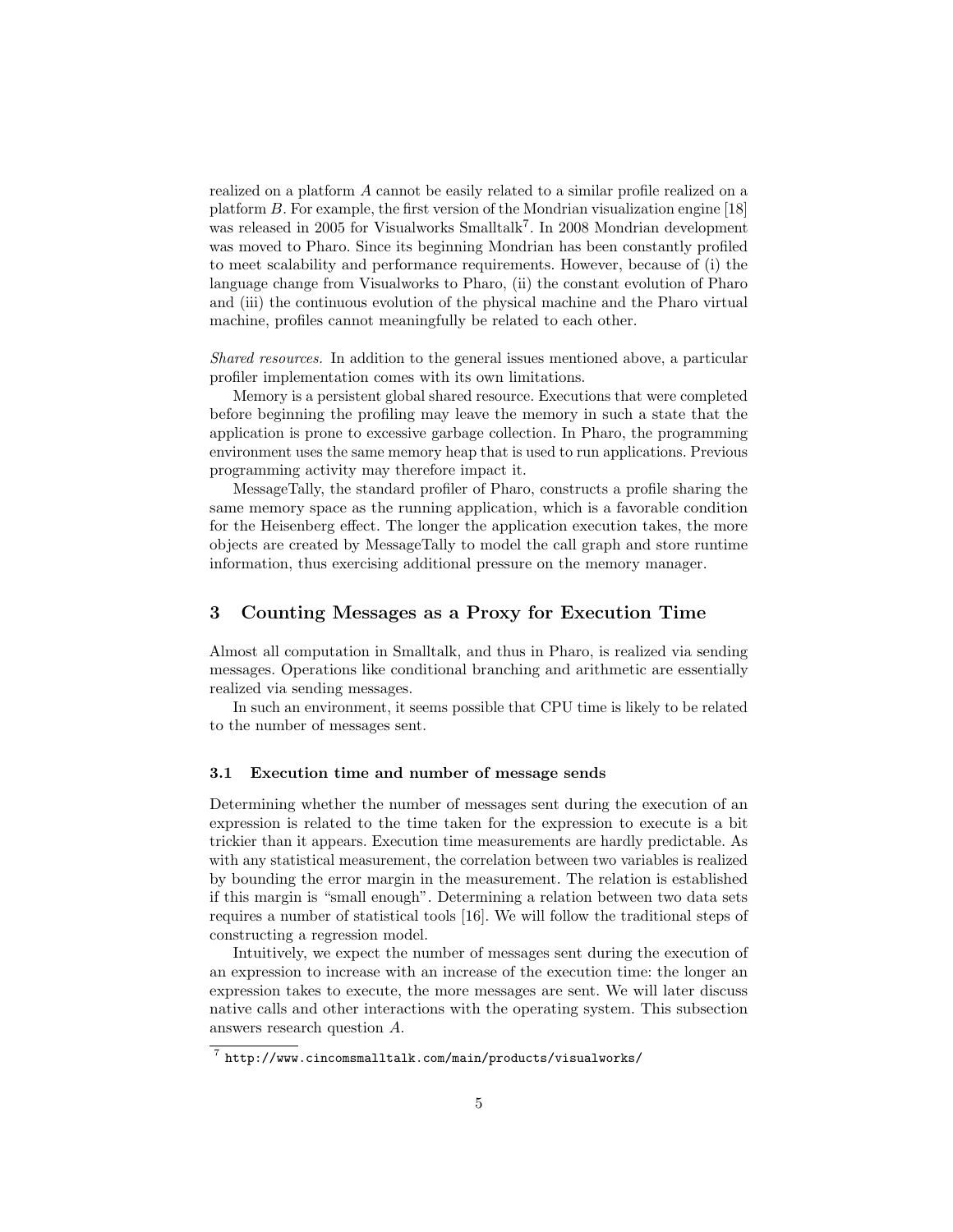*Measurements.* From the Pharo ecosystem<sup>[8](#page-5-0)</sup> we selected 16 Pharo applications. We selected these applications based on their coverage of Pharo. Appendix [A](#page-22-4) lists the applications and gives the rationale for choosing them. The experiment was conducted on a MacBook Pro 2.26 GHz Intel Core 2 Duo with OSX 10.6.4 and 2GB 1067 MHz DDR3 using the SqueakVM Host 64/32 Version 5.7b3 (this execution context is designated as c in the following sections).

Our measurements, used to relate the number of sent messages the execution time, have to be based on representative application executions, close to what programmers are experiencing. Running unit tests is convenient in our setting since unit tests are likely to represent common usage and execution scenarios [\[17\]](#page-21-5). We execute the unit tests associated with each of the 16 applications. None of the tests we used in this paper manipulates randomly generated data or makes use of non-deterministic data input. The execution time and the number of message sends are measured for each test suite execution. As an illustration of the message-send metric we are interested in, consider the following code (which is a simplified version of a test from Moose, a platform for software analysis):

```
ModelTest>> testRootModel
self assert: MooseModel new mooseID > 0
```
Behavior>> new ˆ self basicNew initialize Behavior>> basicNew

<primitive: 70>

Object>> initialize ˆ self

MooseElement>> mooseID ˆ mooseID

The test testRootModel sends 6 messages. The messages assert:, new, mooseID and  $>$  are directly sent by testRootModel. The message new sends basicNew and initialize. The total number of messages sent by testRootModel is 115. The message assert:, which belongs to the SUnit framework, does some checks on the argument and the method initialize is redefined in the class MooseElement.

The number of messages can easily skyrocket. Running the tests associated with the Pharo collection library [\[10\]](#page-21-6) takes slightly more than 32 seconds. The test execution sends more than 334 million messages.

Linear regression. A scatter plot is drawn from our measurements (Figure [1\)](#page-6-0). Each of the applications we have profiled is represented by a point (execution time, number of message sends) and is denoted with a cross in the scatter plot. The measurements *execution time* and *number of message sends* are the average of 10 successive executions. These values form an almost straight line with a statistical correlation of 0.99. The correlation is a general statistical relationship

<span id="page-5-0"></span><sup>8</sup> Principally available from <http://www.squeaksource.com>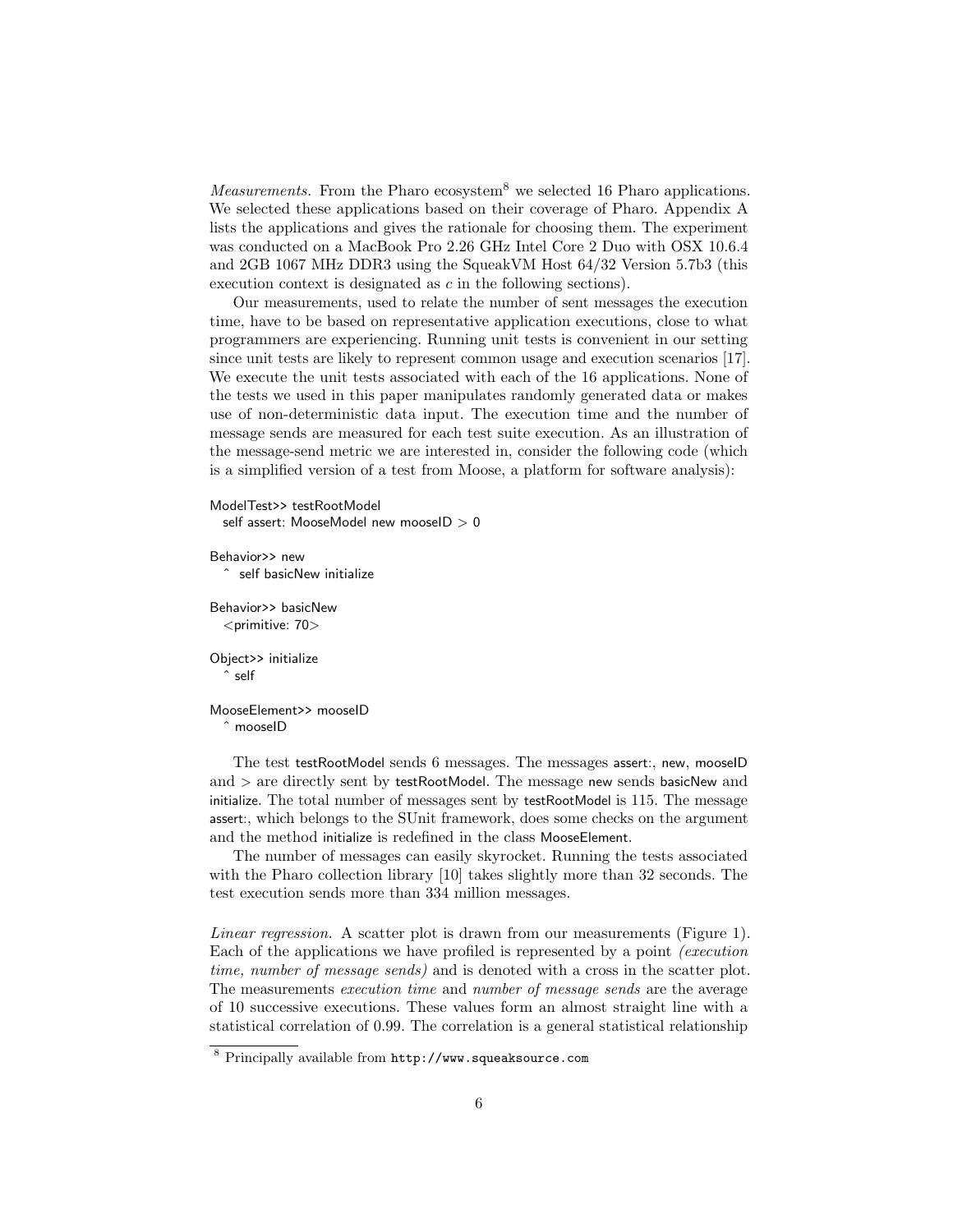<span id="page-6-0"></span>

Fig. 1. Linear regression for the 16 Pharo applications.

between two random variables and observed data values: a value of 1 means the data forms a perfect straight line. This line, commonly called regression line, may be deduced from these values.

The general equation of a regression line is  $\hat{y} = a + bx$  where a is constant term; b is the line slope; x is the independent variable; y is the dependent variable;  $\hat{y}$  the predicted value of y for a given value of x. The *independent variable* is the execution time and the *dependent variable* is the number of message sends. We also put an additional constraint on the constant term: an execution time of 0 means that no message has been sent.

Using the material provided in Appendix [A,](#page-22-4) we estimate the sample regression line on our machine to be  $\hat{y} = 9\,335.55\,x$ , meaning that in the average, the virtual machine sends 9.3 million of messages per second. The line is drawn in Figure [1.](#page-6-0)

We designate the average message rate (number of message sends per unit of time) as  $MR_{\Gamma,c}$  where  $\Gamma$  is the set of the applications we profile and  $c$  the context in which the experiment has been realized.  $c$  captures all the variables that the measurements depends on (e.g., computer, RAM, method cache implementation, temperature of the room).

We now have established the relation between the number of message sends and the execution time. We are not done yet however: only an approximation has been determined. The  $MR_{\Gamma,c}$  value has been computed from an arbitrary set of applications. If we had chosen a different set of applications, say  $\Gamma'$ ,  $MR_{\Gamma',c}$ would have probably be slightly different from  $MR_{\Gamma,c}$ .  $MR_{\Gamma,c}$  is said to be a random variable, and it possesses a probability distribution. Assuming that the applications we have chosen are representative of the all possible applications available in Pharo, the real value of  $MR_{A,c}$ , where A is the set of all Pharo applications, rests in an interval that is calculated according to how confident we want to be in our findings.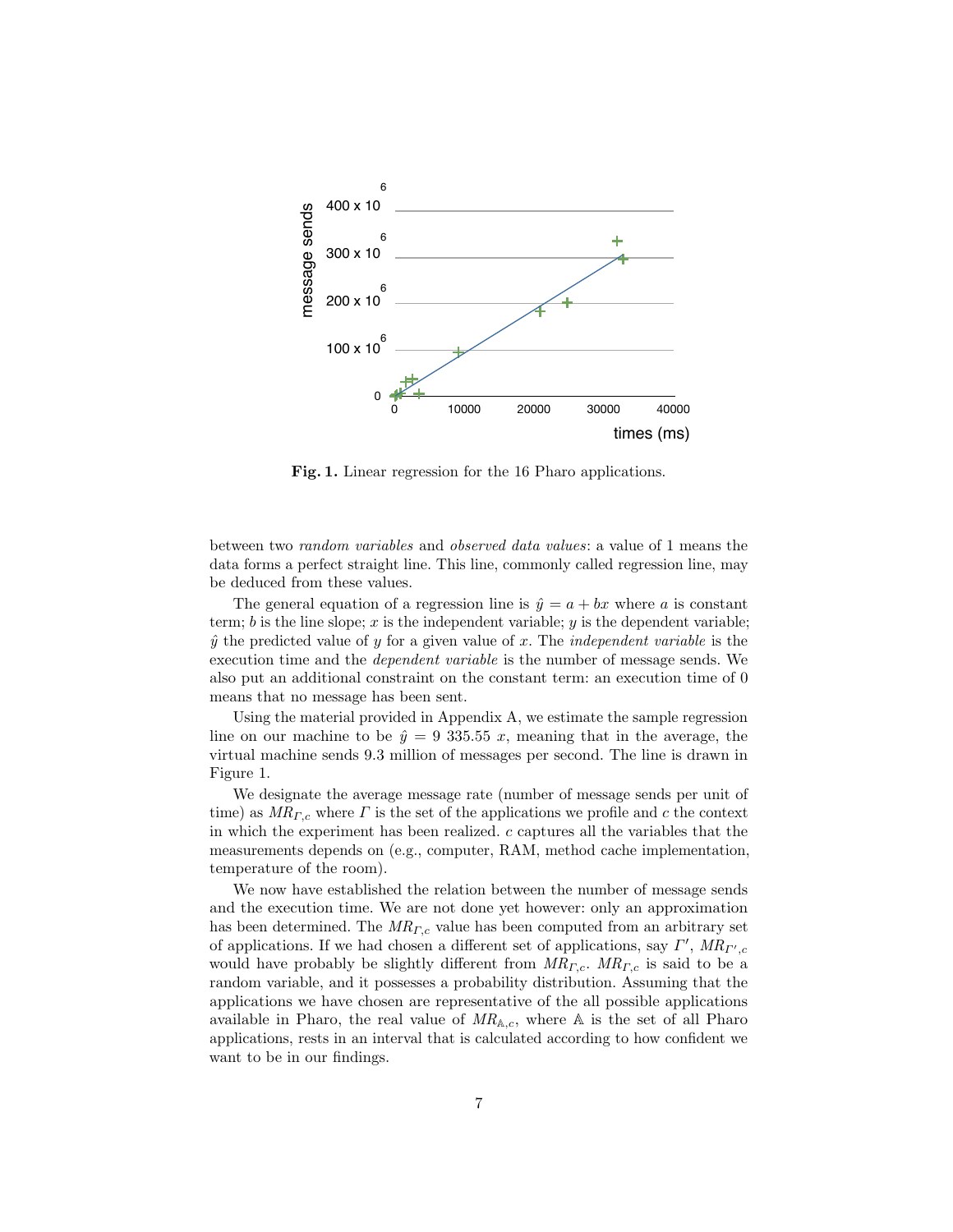The standard deviation of error tells us how widely the errors are spread around the regression line. This value is essential to estimate the confidence interval that includes  $MR_{A,c}$  $MR_{A,c}$  $MR_{A,c}$ . Appendix A details how the standard deviations ( $s_e$ and  $s_b$ ) are computed. We have the standard deviation of error  $s_e = 16\;448\;897$ . The confidence interval is  $[MR_{\Gamma,c} - t s_b; MR_{\Gamma,c} + t s_b]$  where  $s_b = 350.84$  is the standard deviation of  $MR<sub>Γ,c</sub>$  and t is a value obtained from the standard t distribution table based on the confidence  $(1 - \alpha)$  we want to have, with 1 (= 100%) being the most confident.

For a 95% confidence interval, we have  $\alpha = 0.05$  and therefore  $t = 2.145$ according to the standard t distribution, which may be found in any statistical text book. As a result, the confidence interval is [8 582, 10 089], which means that there is a probability of 95% that the real value  $MR_{A,c}$  is within the interval.

The linear regression model enables the prediction of the average execution time from the number of sent messages. Consider GitFS, an implementation of Git in Pharo. The tests of GitFS send 28 096 569 messages. According to the regression model, this corresponds to a period of time  $(28 096 569 - 418 253)/9 335.55 = 2 965.$ GitFS' tests actually run in 2 928 milliseconds, which is included in the time interval [2 743, 3 225].

#### <span id="page-7-1"></span>3.2 Method invocation

One of the problems message counting is addressing is the poor stability and prediction of execution sampling. This section compares the stability of the execution time with the stability of number of sent messages, which answers the research question B.

Hash values. Before we further elaborate on the precision of message counting, it is relevant to remark that executing the same code expression multiple times may not always send the same number of messages. For example, adding an element to a set does not always send the same number of messages. Consider the following code excerpt:

 $|s|$  $s :=$  Set new. Compteur numberOfCallsIn: [ 1000 timesRepeat: [ s add: Object new ] ]

Line 2 creates a new set. Line 3 invokes our library by sending the message numberOfCallsIn: which takes a block as parameter (a block is equivalent to a lambda expression in Scheme and Lisp and an anonymous inner class in Java). Line 4 creates 1000 entries in the set. The hash values of the key objects are used for the internal indexing of the set. The virtual machine generates the hash values and they cannot be predicted since they are based on a pseudo random number generator<sup>[9](#page-7-0)</sup>. Each execution of this piece of code gives a different value (e.g., 54 383, 55 997, 56 165) since the computation needed to add an object

<span id="page-7-0"></span><sup>&</sup>lt;sup>9</sup> In Cog, the jitted virtual machine, the hash is derived from the memory allocation pointer. The non-jitted VM produces a new hash value from a formula taking as input the previous generated hash value.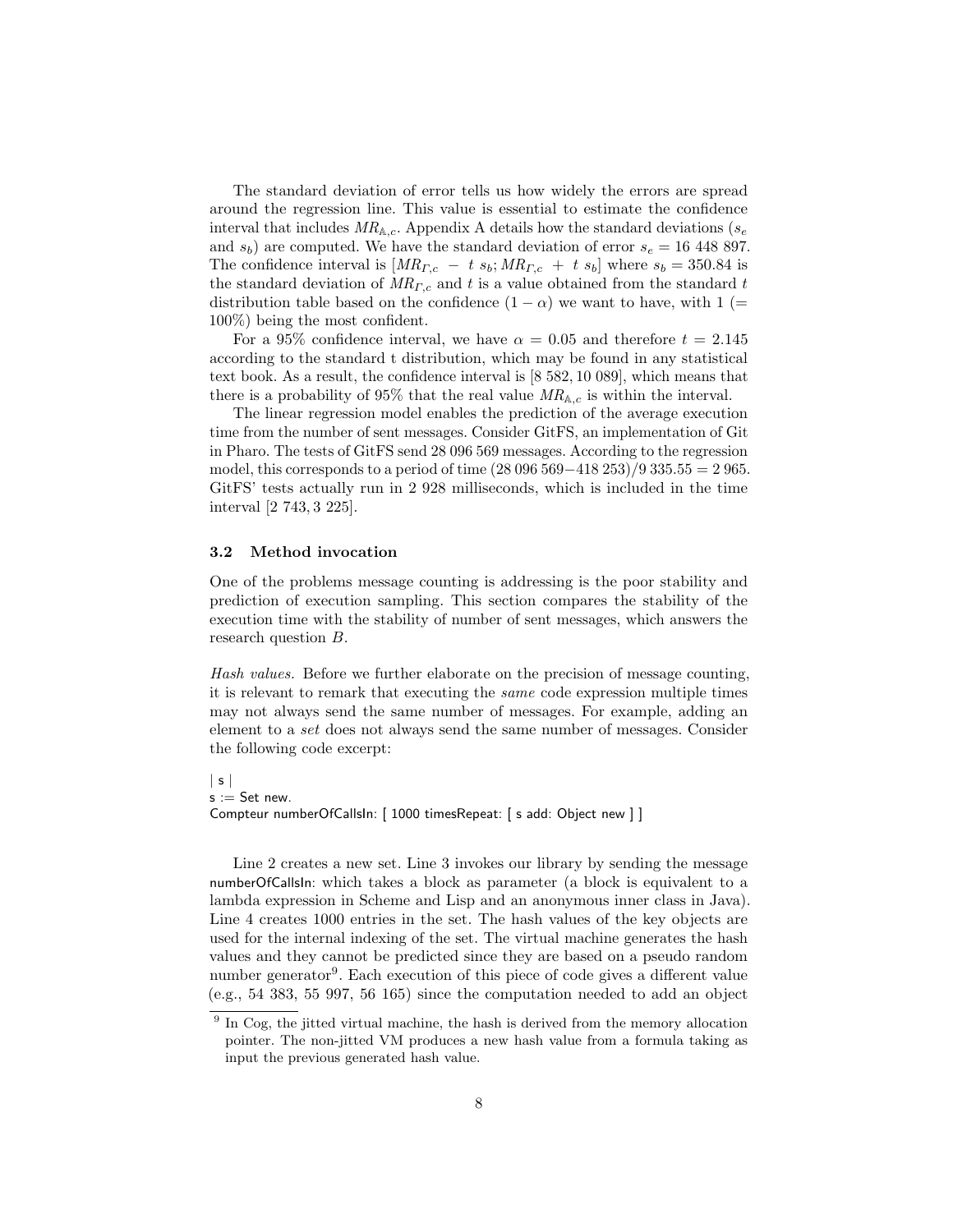into a table depends on the object hash value pseudo-randomly provided by the virtual machine.

Even though the way hash values are assigned to objects is indeed a source of non-determinism, as we will subsequently see, it has a low impact on our measurement: for the applications we have profiled, the number of message invocations varies significantly less than the execution time. Interactively acquiring data from the user, the filesystem or the network may also be another source of variation for the number of message sends.

Coefficient of variation. Each execution of the same piece of code results in a different execution time and a different number of messages sent. We will now assess whether the number of sent messages is a more stable metric than the execution time over multiple executions. For each of the 16 applications we executed its tests 10 times and calculated the standard deviation of execution time  $(s_{TimeTake})$  and number of sent messages ( $s_{messages}$ ). To be able to compare these two standard deviations, we use the coefficient of variation, defined as the ratio of the standard deviation to the mean, resulting in  $c_{time}$  and  $c_{message}$ , respectively. Appendix [A](#page-22-4) gives our measurement and details how the variation is computed.

For the 16 applications we considered, our result shows that the stability of the execution time (the  $c_{time}$  column) varies significantly from one application to another. For example, the applications ProfStef, Glamour and Magritte are relatively constant in their execution time. The variation may even be below 1% for ProfStef. However, execution time significantly changes at each run for a number of the applications. The execution time of XMLParser, DSM and PetitParser varies from 25% to 46%. The execution time of PetitParser may vary by 46% from one run to another. The reason for this is not completely clear. Private discussion with the author of PetitParser revealed the cause of this variation to be the intensive use of short methods on streams. These short methods, such as peek to fetch one character from a stream and next to move the stream position by one, have an execution time close to the elementary operations performed by the virtual machine to lookup the message in method cache<sup>[10](#page-8-0)</sup>.

In contrast to execution time, message counting is a much more stable metric since its variation is usually below 1%. The greatest variation we have measured are with Mondrian and Moose. This is not surprising since these two applications intensively use non-deterministic data structures like sets and dictionaries to store their model.

The average values of the normalized standard deviation of execution time  $c_{time}$  and  $c_{messages}$  are 13.95 and 0.61, respectively. For the experimental set up we have used, we have found that over multiple executions of the same piece of code, measuring the number of sent messages is  $22.86$  (13.95 / 0.61) times more stable than measuring the execution time.

<span id="page-8-0"></span><sup>&</sup>lt;sup>10</sup> The reason why fast messages cause the execution time to vary so much is not completely clear to us. We cannot reproduce this on micro-benchmarks. Additional analyses are required. We have left this as future work.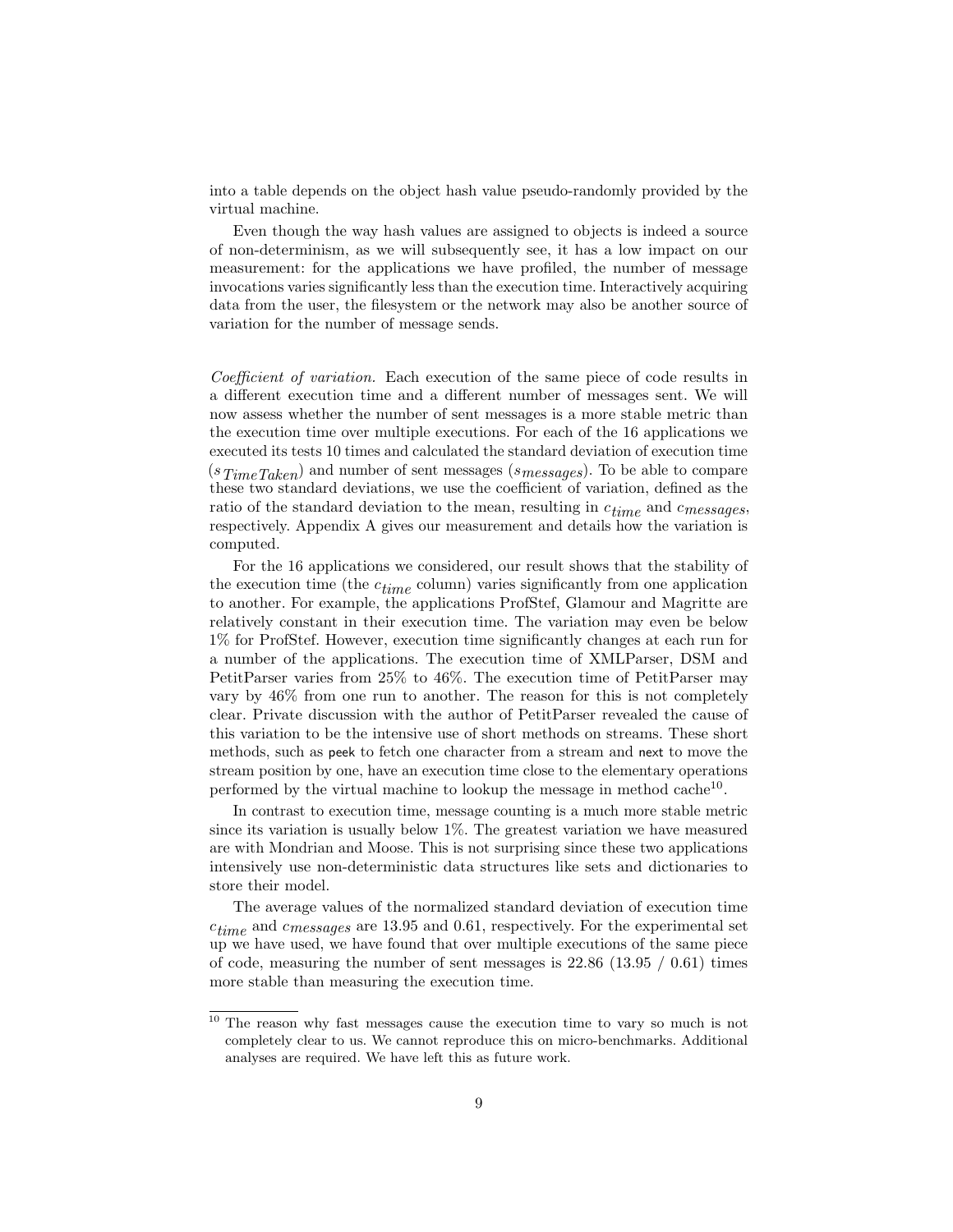#### 3.3 Effect of the execution context

We repeated the experiment on two additional execution platforms: on the MacBook Pro using the Cog virtual machine (which supports Just-In-Time compilation (JIT)) and a Linux Gentoo (2.6.34-gentoo-r6 running on an Intel Xeon CPU 3.06GHz GenuineIntel) using a non-jitted virtual machine.

On the Cog virtual machine we have  $MR_{\Gamma,c'} = 58$  384.75, with a 95% confidence interval [55 325, 64 123]. On this platform, the ratio between  $c_{time}$ and cmessages is 18.98. This is lower than what we obtained on the non-jitted virtual machine. The reason stems from the multiple method compilations, each being a resource-consuming process on its own.

On the standard virtual machine running on Linux we obtained  $MR_{\Gamma,c''}$ 12 412.34, with a 95% confidence interval of [9 615, 14 121]. The ratio between  $c_{time}$  and  $c_{message}$  is 22.34, which corresponds to the ratio we have measured on the MacBook Pro without the JIT-ing VM.

#### 3.4 Tracking optimizations

We identified a number of execution bottlenecks in the Mondrian visualization engine in our previous work [\[5\]](#page-21-7). We removed the bottlenecks by adding a "memoization" mechanism which is a common technique applied to methods free of side effects to avoid unnecessary recalculations. Memoizing the method MOGraphElement>> bounds improved Mondrian performance by 43%. Another memoization of MOGraphElement>> absoluteBounds resulted in a speedup of 45% (for the UI thread this time). Comparing the number of message sends with and without the optimization gives performance increases in the same range: the number of messages sent with the bounds optimization is 42% less than the non-optimized version and 44% for the absoluteBounds optimization.

We have sequentially measured the logic thread then the UI thread. After having sampled the execution of the logic thread we had to restart the virtual machine to use the same initial state of the memory and the method cache. There was no need to restart the virtual machine between the two measurements when counting messages. No major conclusion can be drawn from this experiment. However, it emphasizes an important practical point.

#### 3.5 Cost of counting messages

Counting the number of executed send bytecode instructions is cheap. We measure the execution time of each of the 16 applications with and without the presence of message counting. Table [3](#page-24-0) reports our results. Each measurement is the average of 5 executions. The overhead is computed as *overhead*  $=$  (time on modified VM – time on normal VM) / time on normal VM  $*$  100.

The cost of message counting is almost insignificant. The execution time variation ranges from 0% to 0.02%. These results are not surprising actually. Message counting is simple to implement within the virtual machine; at each send bytecode a global variable is incremented. This is a cheap operation compared to the complex machinery to lookup method implementation, interpret the bytecode, and to manage the memory. The execution time variation we have measured on a non-jitted virtual machine is of the same range on Cog.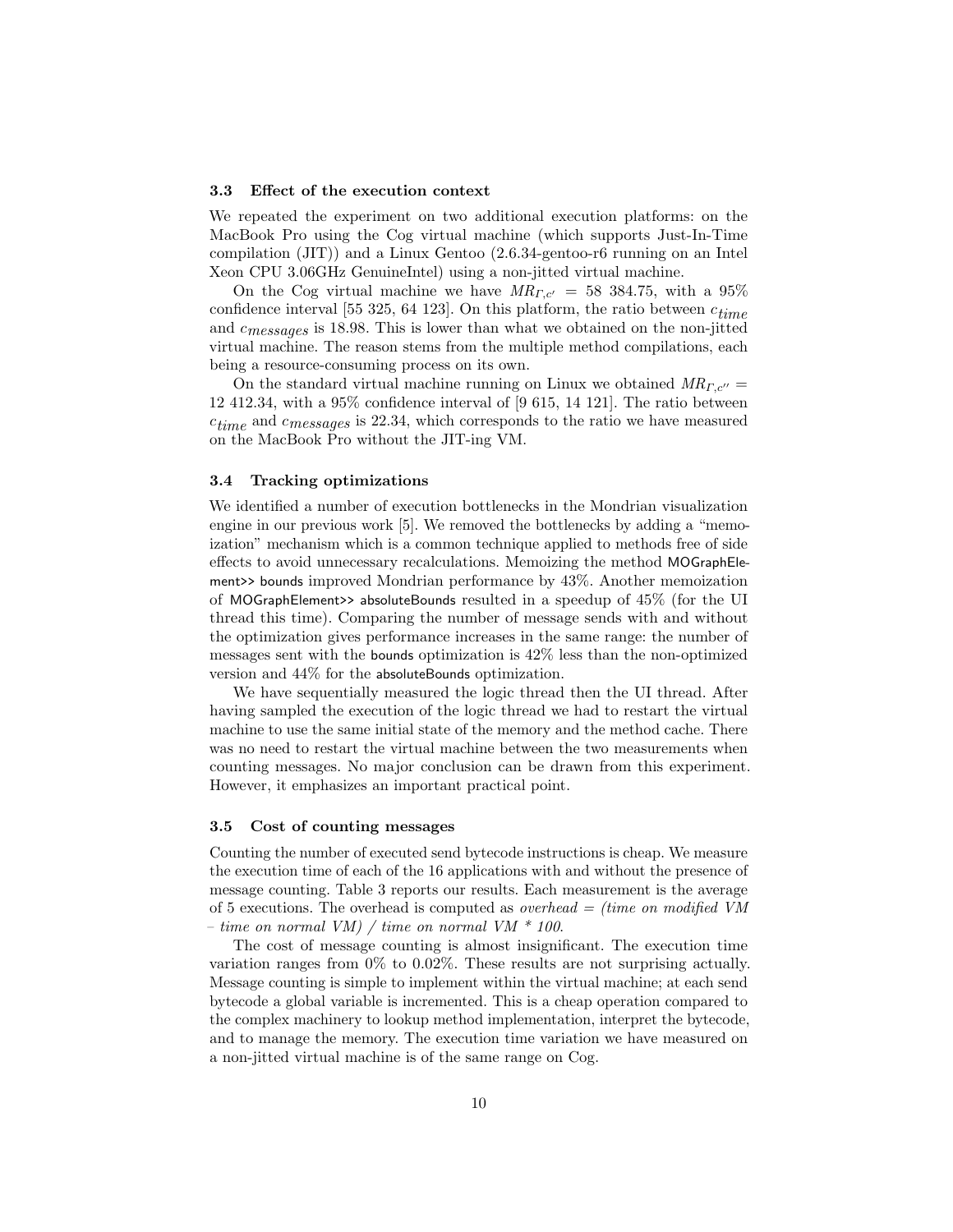## <span id="page-10-0"></span>4 Counting Messages to Identify Execution Bottlenecks

CPU profilers aim at identifying methods that consume a large share of the execution time. These methods are likely to be considered for improvement and optimization, aiming at reducing the total program execution time. This section considers counting message as a means of finding runtime bottlenecks, and answers research question C.

#### 4.1 A method as an execution bottleneck

A method is commonly referred as an execution bottleneck when it is perceived as taking a "lot of time", or more time that it should. The intuition on which we will elaborate is that if a method is slow then it is likely to be sending (directly and indirectly) "too many" messages.

Sending "too many" messages may not be the only source of slow down. An excessive use of memory and numerous invocations of the primitives offered by the virtual machine are likely to play a role in the time taken for a program to execute. A program that intensively uses files or the network may spend a significant amount of time executing the corresponding primitives. In Pharo, executing a primitive suspends the program execution and resumes it once the primitive has completed. Consider a program that sends few messages but makes a great use of primitives: the program can take a long time to execute with few sent messages. However, we have not detected such occurrence in all the applications we studied. As we will see in the coming sections, in spite of the perturbation that may be introduced by primitive executions, still make message counting more advantageous than execution sampling for all the applications we have considered.

#### <span id="page-10-1"></span>4.2 Method invocations per method

Counting the number of messages sent by a particular method is an essential step to compare execution sampling with message counting.

Counting the number of sent messages for each method requires associating with each method the number of messages it sends at each execution. Most code instrumentation libraries and tools, including most aspect-oriented programming ones, easily meet this requirement. The instrumentation we consider for each method of the application to be profiled is done as follows.

CompteurMethod>> run: methodName with: listOfArguments in: receiver | oldNumberOfCalls v | oldNumberOfCalls := self getNumberOfCalls.  $v :=$  originalMethod valueWithReceiver: receiver arguments: listOfArguments. numberOfCalls := (self getNumberOfCalls - oldNumberOfCalls) + numberOfCalls - 5. ˆ v

Compteur is the implementation of our message-based code profiler for Pharo. An instance of the class CompteurMethod is associated with each method of the application to be profiled. CompteurMethod acts as a method wrapper by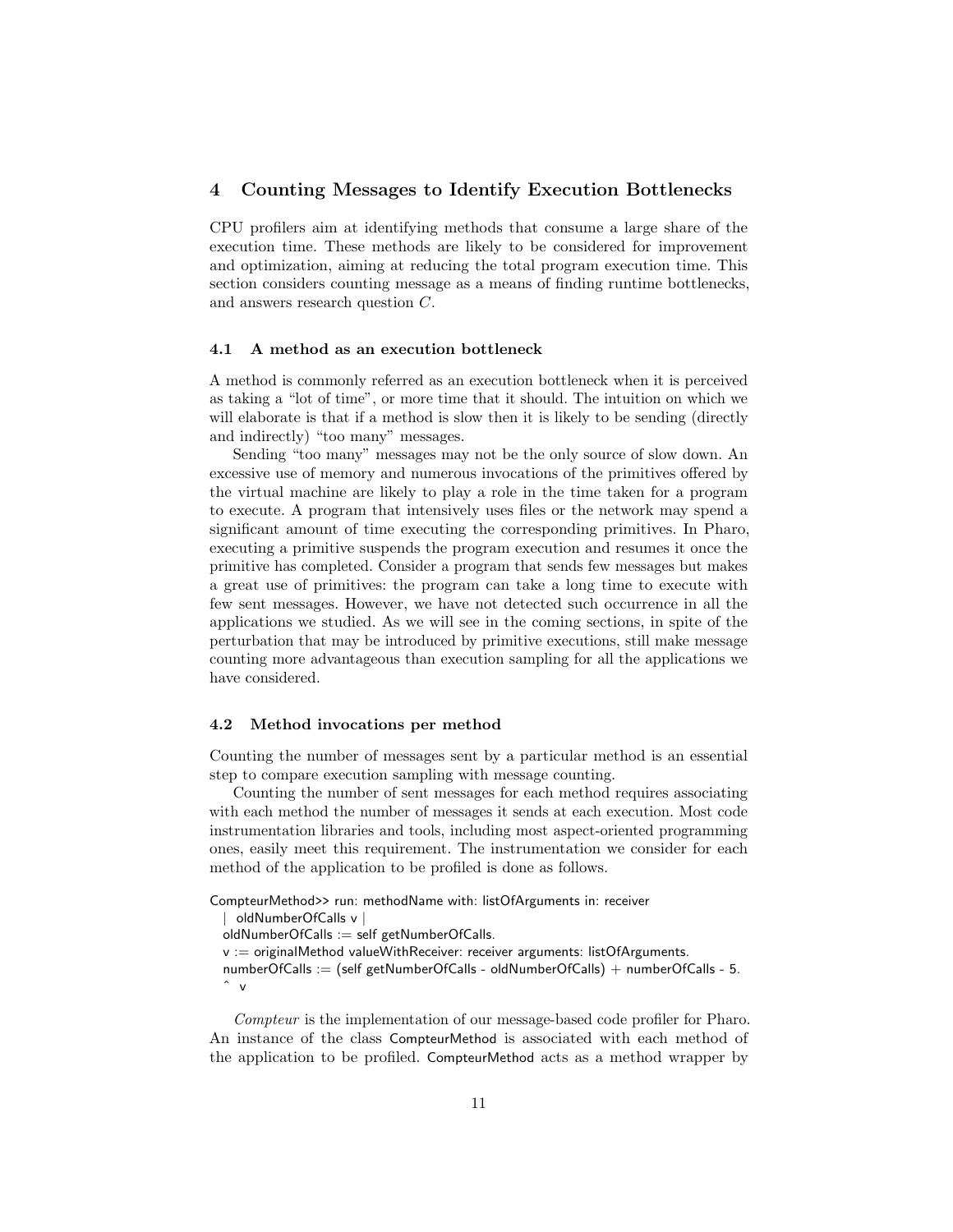intercepting each method invocation. At each method invocation, the method run:with:in: is executed to increase the variable numberOfEmittedCalls defined in the CompteurMethod instance. The number of executions of a method is associated with the method itself. Note that we do not instrument the whole system, but just the application we are interested in profiling. The method getNumberOfCalls uses a primitive operation defined in the virtual machine to obtain the current number of message sends.

The instrumentation itself sends 5 messages: valueWithReceiver:arguments:, with-Args:executeMethod: and the second getNumberOfCalls, plus 2 messages sent by valueWithReceiver:arguments:, not presented here. We therefore need to subtract 5 from the number of calls.

#### <span id="page-11-1"></span>4.3 Method execution time and number of message sends

<span id="page-11-0"></span>The total execution time of an individual method is correlated with the number of messages that are directly and indirectly sent by the method. In this section, we focus on a single application, Mondrian. Other applications enjoy the correlation.



Fig. 2. Linear regression for the methods of Mondrian.

Figure [2](#page-11-0) plots the methods of the Mondrian application according to their execution time in milliseconds with the number of sent messages. Note that we consider the total execution time and the total number of message sends for each method, counting the closure of all of the methods that it invokes. This means that if a method is invoked 100 times for which each execution takes 2 ms and sends 5 messages, then the method is plotted as the point (200, 500). The graph shows that the time taken by the computation that is initiated by sending a message is almost constant: the execution time of a method is directly proportional to the number of messages that it sends.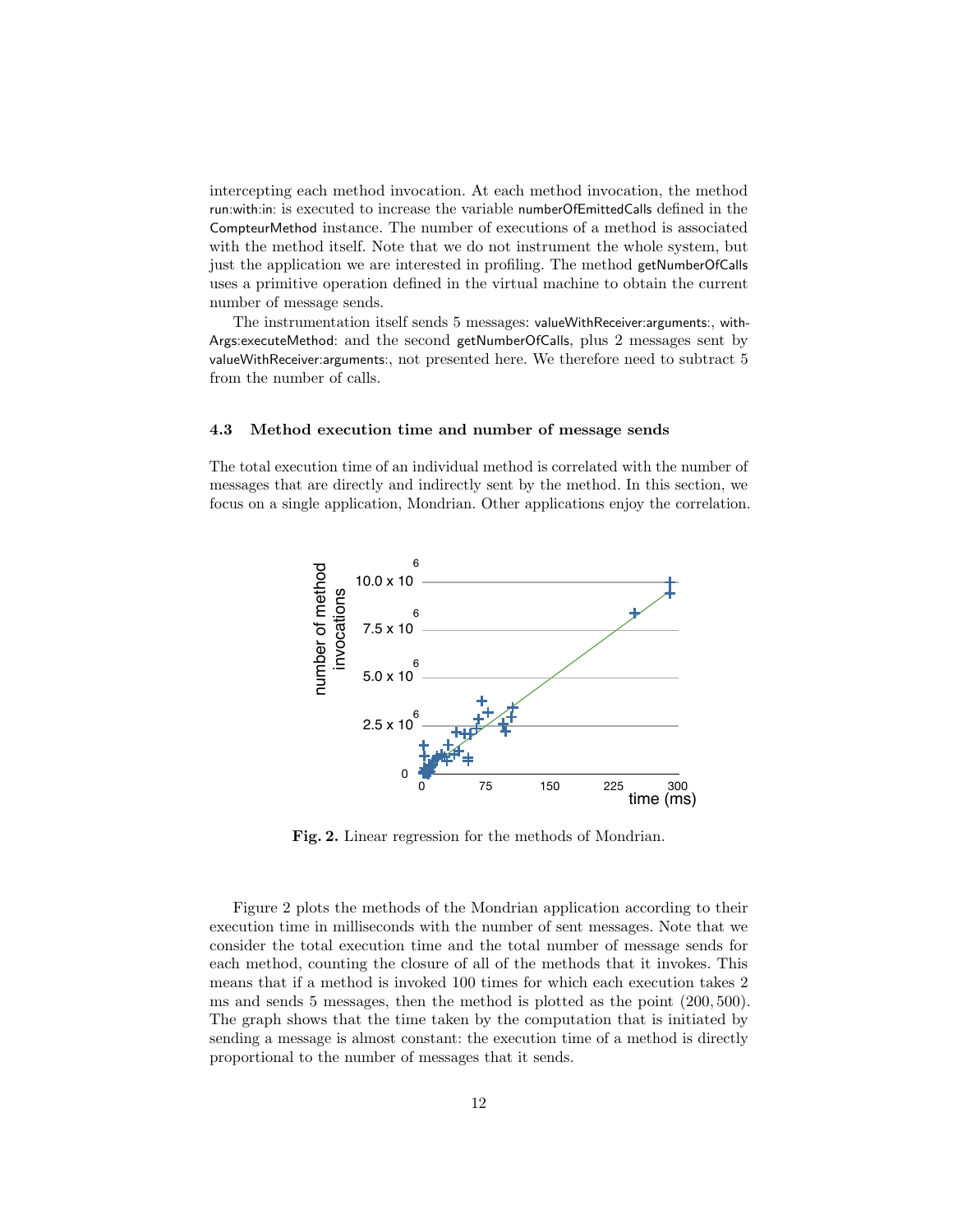As with application execution (Section [3.1\)](#page-4-2), the regression model indicates that the large majority of (execution time, number of message sends) plots form a straight line (Figure [2\)](#page-11-0), confirmed by a correlation of 0.97.

The equation of the regression line is  $\hat{y} = 31,811.38 \, x$ . Figure [2](#page-11-0) gives this line. We see that the slope of the regression line is about 3.4 greater than the slope we found when we studied application executions (Section [3.1\)](#page-4-2). The reason stems from the cumulative effect of nested message sends. To get a feeling why this happens, consider the following two methods:

```
MOGraphElement>> bounds
 | basicBounds |
 boundsCache ifNotNil: [ ˆ boundsCache ].
 self shapeBoundsAt: self shape ifPresent: [ \cdot b \mid^{\wedge} boundsCache := b ].
 ...
```
MONode>> startPoint

ˆ self bounds bottomCenter

The method bounds sends 239 direct and indirect messages. The method startPoint sends 2 direct messages. But since it invokes bounds and bottomCenter (which sends 27 messages), in total, startPoint sends  $2 + 27 + 239 = 268$  messages.

#### <span id="page-12-0"></span>4.4 Stability of message counting

To assess the stability of message counting over execution sampling we will compare a list of profiles made with message counting and execution sampling. The idea is to numerically assess the variability of the method ranking against multiple profiles of the same code execution. We will then characterize a stable set of profiles with a constant method ranking.

Stability of profiles. We have profiled Mondrian 20 times: 10 using execution sampling and 10 using message counting. Each profile is obtained by running the unit tests and provides a ranking of the methods. Methods are ranked in order of "computational cost". To save space, Table [1](#page-13-0) gives only an excerpt of our measurements: the first 9 methods (names have been shortened to m1...m9) are ranked for 5 profiles. The method ranked first is the one that has the greatest share of the CPU execution time; the method ranked last is the one that has consumed the least CPU. The 5 profiles are obtained with MessageTally. As stated earlier (Section [2\)](#page-2-0), due to the high sensitivity of the environment, not all the rankings are the same. Quantifying the variation of the method ranking for a set of profiles is the topic of this section.

For each method, we compute the standard deviation of the ranking  $(s_{es})$ to estimate ranking variability. We have  $s_{es}(m) = 0$  if the method m is always ranked the same across the profiles. The greater  $s_{es}$  is, the greater the variability of the ranking.

The stability of a set of profiles depends on the variability of the method ranking. However, not all methods deserve to be considered in the same way. We use the discounted cumulated gain [\[13\]](#page-21-8) to weight the ranking. The point of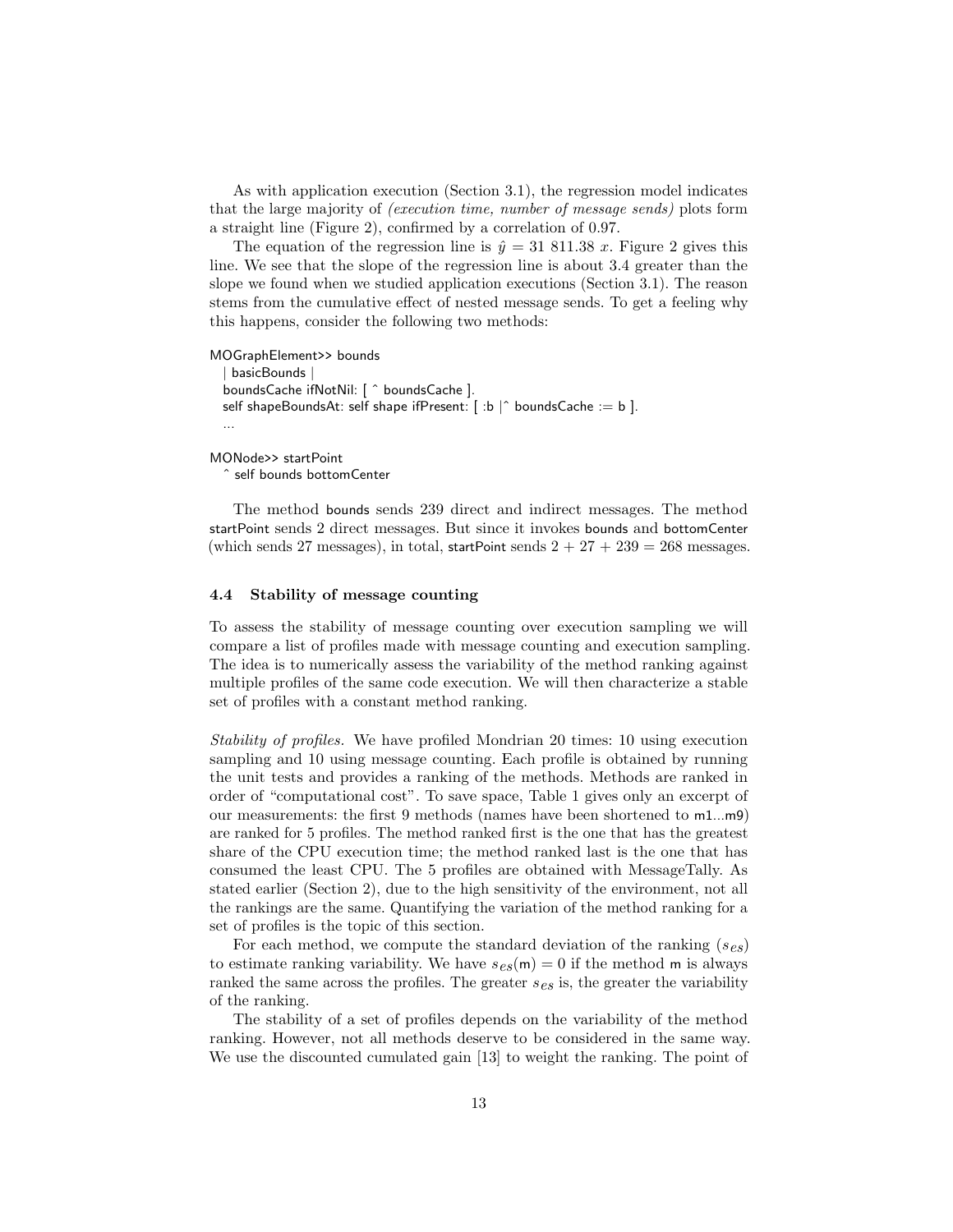<span id="page-13-0"></span>

|             | m1 | m2             | m <sub>3</sub> | m4             | $^{\rm m5}$ | m <sub>6</sub> | m <sub>7</sub> | m8   | m <sub>9</sub>                                           |
|-------------|----|----------------|----------------|----------------|-------------|----------------|----------------|------|----------------------------------------------------------|
| Profile 1   |    | 2              | 3              | 4              | 5           | 6              |                | 8    |                                                          |
| Profile 2   |    | $\overline{2}$ | 3              | 4              | 6           | 5              | 10             | 12   |                                                          |
| Profile 3   |    | $\overline{2}$ | 3              | $\overline{4}$ | 6           | 5              | 10             | 12   |                                                          |
| Profile 4   |    | $\overline{2}$ | 3              | 4              | 5           | 6              | 9              |      | 13                                                       |
| Profile 5   |    | 2              | 3              | 5              | 6           | 4              | 9              | 12   |                                                          |
| Average     |    | $\overline{2}$ | 3              | 4.1            | 5.4         | 5.5            | 8.9            | 10.4 | 8.2                                                      |
| Stand. Dev. |    |                |                |                |             |                |                |      |                                                          |
| $s_{es}$    |    |                |                |                |             |                |                |      | $0.000 0.000 0.000 0.316 0.516 0.707 1.197 1.955 1.989 $ |

Table 1. Ranking of the first 9 methods of Mondrian for 5 profiles (execution sampling).

a weight is that the lower the ranked position of a method, the less valuable it is for the user, because the less likely it is that the user will ever consider the method as being slow. A discounting function is needed which progressively reduces the method score as its position in the ranking increases. We weight a method ranked n as  $w(n) = 1/ln (n + 1)$ . We define the instability for the first n methods of the set of profiles  $P$  as  $\psi^{n}(P) = \sum_{i=1}^{n} s_{es}(i) * w(n)$ , the sum of the weighted standard deviations. According to the excerpt given in Table [1,](#page-13-0) we have  $\psi^{9}(P) = 0 \frac{1}{\ln(1+1)} + \ldots + 0.316 \frac{1}{\ln(4+1)} + 0.516 \frac{1}{\ln(5+1)} + \ldots + 1.989 \frac{1}{\ln(9+1)} = 3.177.$ A perfectly stable set of profiles P has the value  $\psi(P) = 0$ .

Experimental setting. We have profiled each application  $\gamma$  20 times in the execution context c. We have  $\gamma \in \Gamma$ , where  $\Gamma$  is the list of applications given in Appendix [A.](#page-22-4) 10 of these profiles were obtained using the standard execution sampling. We refer to these 10 profiles as  $P_{\gamma,c}$ . As mentioned earlier, the execution context in which the applications are profiled is c. The 10 remaining profiles were obtained using message counting, referred as  $Q_{\gamma,c}$ . We have chosen to consider the same number of methods for each application since not all the applications have the same code size. As previously described, we ran the unit tests to produce the profiles.

Poor stability of execution sampling. The method ranking against the execution time is not constant: each new profile gives a slightly different method ranking. For example, for 8 of the 10 profiles of  $P_{PetitParser,c}$ , the method ranked 5th in terms of execution time is PPPredicateTest>> testHex. However, in the 2 remaining profiles, this method is ranked 35 and 36 (!). After an examination of the tests to make sure they do not randomly generate data, we speculate that this odd ranking is due to a mixture of the problems highlighted at the beginning of this article (Section [2\)](#page-2-0). This kind of variability in the method ranking is hardly avoidable, even though we took great care to garbage collect the memory and release unwanted object references between each profile.

We define  $\psi^{10}(P_{\gamma,c})$  over the first 10 methods given by a set of profiles P for an application  $\gamma$  realized in an execution context c. To give a reference point, we artificially build a random data set R on which we can compare  $\psi$  of the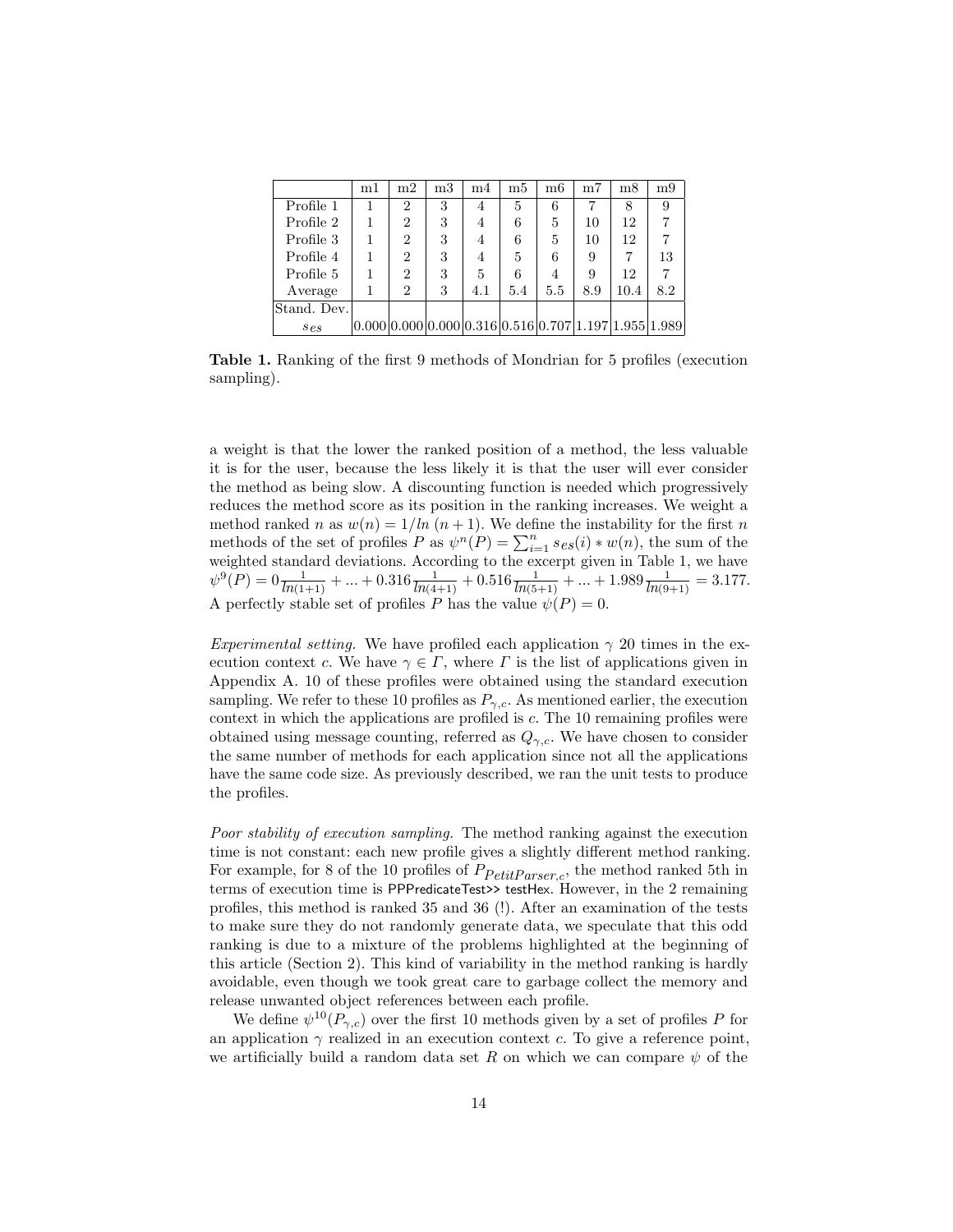applications we profile: we randomly generate 10 random rankings. For our random set of profiles, we have  $\psi^{10}(R) = 173$  and  $\psi^{10}(P_{PettParser,c}) = 11$ . All the remaining  $\psi^{10}$  range from 3 to 5.

The greatest instability of the set of profiles we obtained is for PetitParser. PetitParser makes heavy uses of stream and string processing, which perturbs MessageTally, the standard execution sampling profiler of Pharo, for the same reasons mentioned in Section [3.2](#page-7-1) (use of short methods).

Perfect stability of message counting. The profiles obtained with message counting have a  $\psi$  of 0 for each of the applications we have profiled. This means that the 10 profiles we made for each application do not show a variation in the method ranking according to the number of sent messages. Even though we have seen that the number of method invocations varies slightly (Section [4.2\)](#page-10-1), the data we collected from this experiment show that this does not impact the method ranking. Profiling multiple times always ranks the methods identically.

The stability execution sampling does not equal that of message counting. The stability of message counting is clearly superior to that of execution sampling.

### 4.5 Cost of the instrumentation

Determining the number of sent messages for each method requires complete instrumentation of the application to be profiled. This instrumentation introduces an overhead. The cost of the instrumentation depends on the infrastructure used for code transformation. We used the Spy framework [\[4\]](#page-21-9). To evaluate our implementation, we performed two set of measurements. For each application, we ran its associated unit tests twice, with and without the instrumentation. Table [4](#page-24-1) presents our results.

<span id="page-14-0"></span>

Fig. 3. Ratio between overhead and execution time.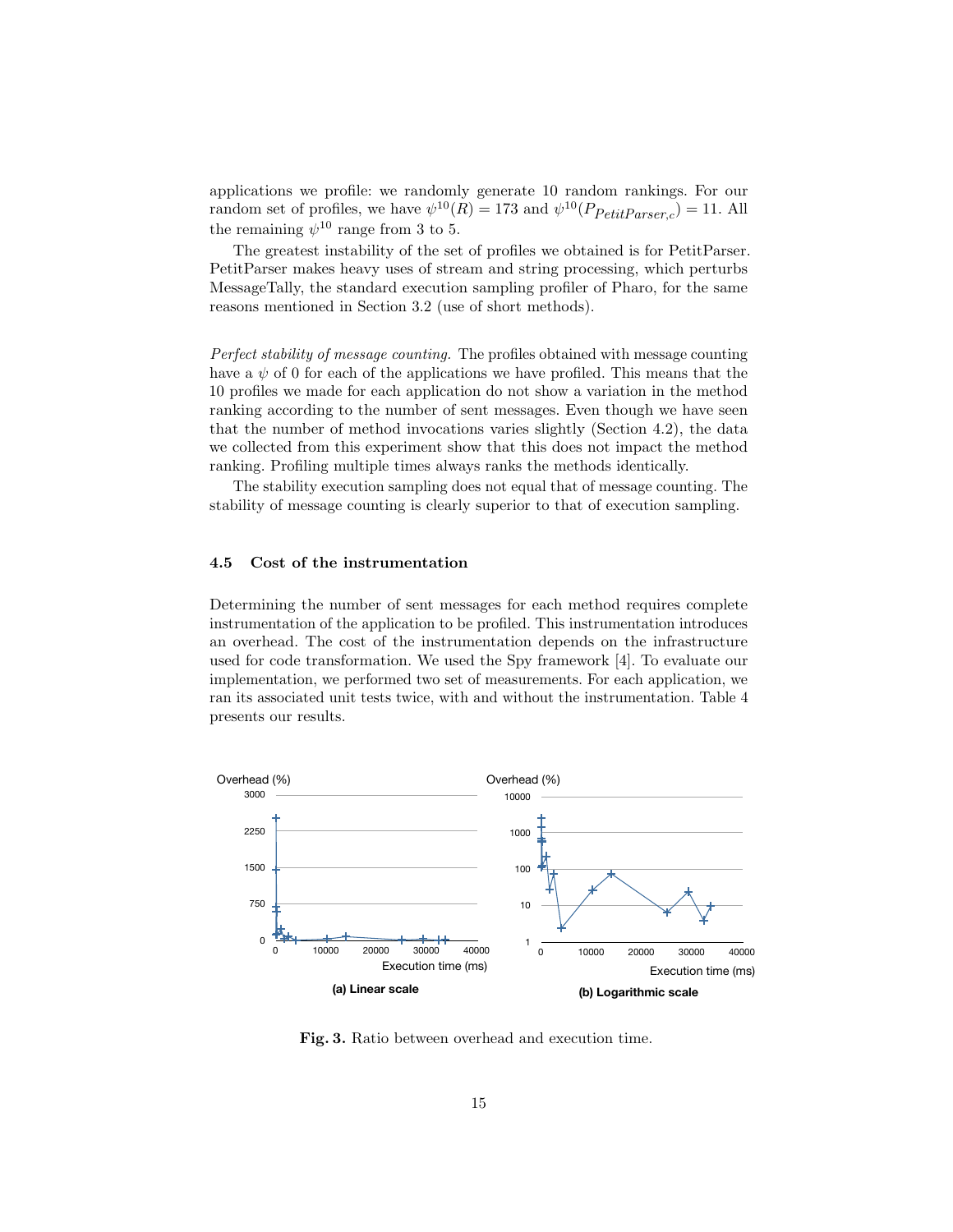Running the unit tests while counting message sends for each method has an overhead that ranges from 2% to 2 524%. This overhead includes the time taken to actually instrument and uninstrument the application. When the unit test takes a short time to execute, then the instrumentation may have a high cost. The worst cases are with XMLParser and AST. AST's unit tests take 37 ms to execute. They take 971 ms with the instrumentation, representing an overhead of 2 524%. The AST package is composed of 76 classes and 1 246 methods. XMLParser's unit tests take 36 ms to execute. The package is composed of 47 classes and 785 methods. Since XMLParser is smaller than AST, the overhead of the instrumentation is also smaller.

Figure [3](#page-14-0) represents the ratio of the overhead to the test execution time. The left hand-side presents this ratio with a linear scale. The right-hand side gives the same data, with a logarithmic scale for the overhead. Each cross is a pair (execution time, overhead), representing an application. Figure [3](#page-14-0) shows a general trend: the longer the unit tests take to execute, the smaller the instrumentation overhead. Above an execution time of approximately 5 seconds, determining the number of message sends per method has an overhead of less than 100%, which represents twice the execution time of the unit tests. In practice, this is acceptable in most of the situations we have experienced.

DSM has an overhead of 2.4%, the smallest overhead we measured. The reason for this low overhead is that most of the logic used by the DSM package is actually implemented in Famix, a different package. When DSM is the only package instrumented, the overhead is low since most of the work happens in a different package, itself uninstrumented.

Note that the execution time of the tests and the cost of the instrumentation are unrelated. This is because the execution time of the tests depends on how much logic is executed to complete tests, and not on how much of that execution is attributable to the execution package.

## <span id="page-15-0"></span>5 Contrasting Execution Sampling with Message Counting

We revisit the issues encountered with execution sampling that we previously enumerated (Section [2\)](#page-2-0) and contrast them with the message counting technique described above.

No need for sampling. Message counting provides an exact measurement of a particular execution. The measurement is solely obtained by counting the number of message sends. Message counting therefore does not depend on thread support or advanced reflective facilities (e.g., MessageTally heavily relies on threads and runtime call stack introspection) or sophisticated support of the virtual machine (e.g., the JVM offers a large protocol for profiling agents). As described in Section [6,](#page-16-0) adapting a non-jitted virtual machine to count send instructions may require adding a few dozen lines of code.

Execution environment. Message counting is not influenced by the thread scheduling or memory management. The benefit is that we are able to compare profiles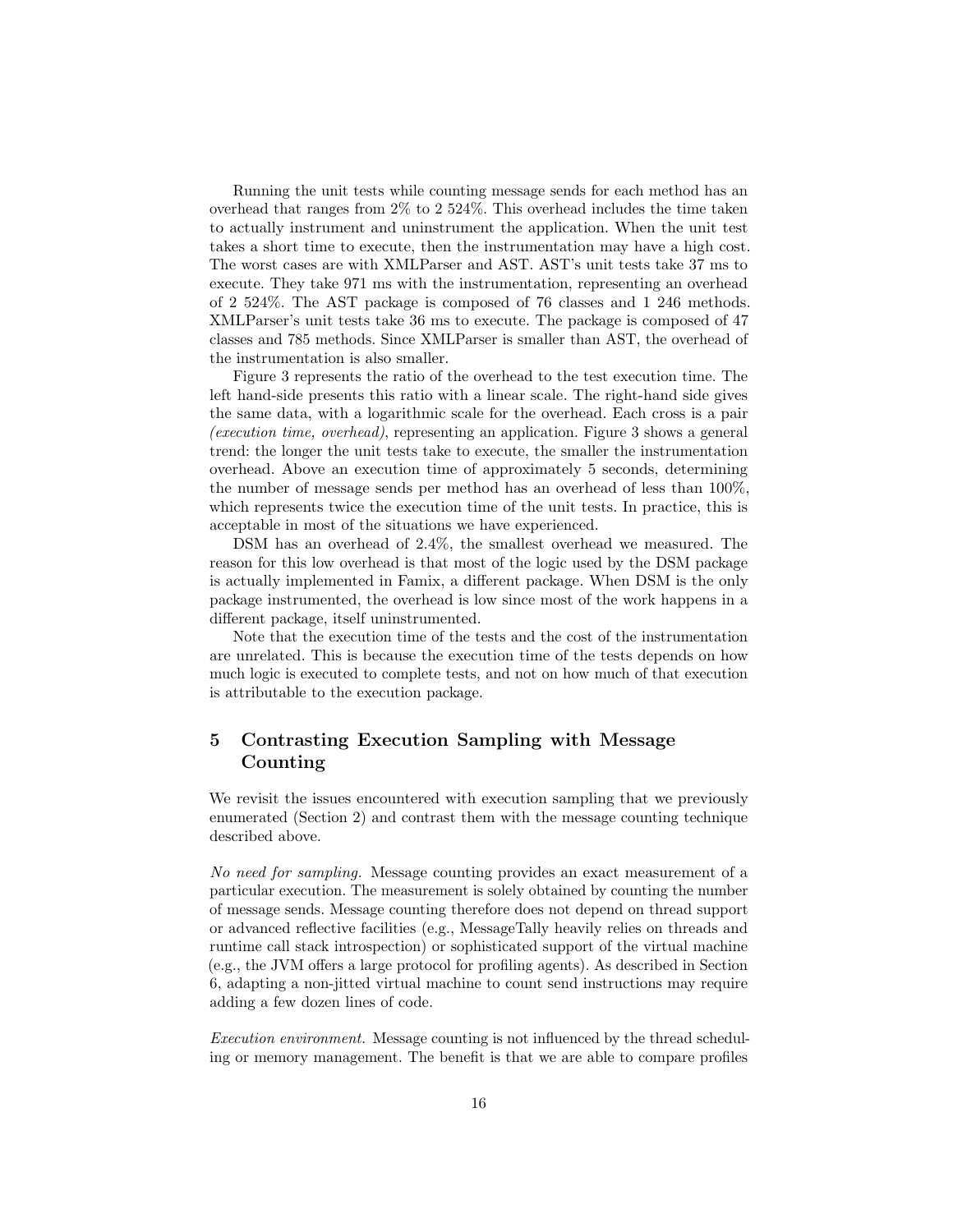obtained from different execution environments. For the applications we have considered, sending messages is correlated with the average execution time. As we have shown, this means that the average execution time can be easily approximated from the number of messages.

Stable measurements. Measurements obtained from message counting are significantly more stable than those obtained from execution sampling. Even though the exact number of message sends may vary over multiple executions (partly due to the hash values given by the virtual machine), the metric is stable and reproducible in practice.

Profiling time. Contrary to execution sampling, message counting is well adapted to short profiles since an exact value is always returned. One compelling application of this property is asserting upper bounds on message counts when writing tests. We have produced an extension of unit test that offers a new kind of assertion: assertIs:fasterThan: to compare the number of messages sent.

We have written a number of tests that define time execution invariant. One example for Mondrian is (the difference between the two executions is shown in bold):

MondrianSpeedTest>> testLayout2

| view1 view2 | "All the subclasses of Collection"  $view1 := MOViewRenderer new$ . view1 nodes: (Collection allSubclasses). view1 edgesFrom: #superclass. view1 treeLayout.

"Collection and all its subclasses" view2 := MOViewRenderer new. view2 nodes: (Collection withAllSubclasses). view2 edgesFrom: #superclass. view2 treeLayout.

self assertls: [ view1 root applyLayout ] fasterThan: [ view2 root applyLayout ]

The code above says that computing the layout of a tree of  $n$  nodes is faster than with  $n + 1$  nodes. The difference between these two expressions is just the message sent to Collection. Being able to write a test for short execution time is a nice application of message counting. As far as we are aware, none of the mainstream testing frameworks is able to define assertions to compare execution times.

## <span id="page-16-0"></span>6 Implementation

Compteur is an implementation of the message-counting mechanism for Pharo. It comprises a new virtual machine and a profiler based on the Spy profiling framework [\[4\]](#page-21-9).

The modification made in the virtual machine is lightweight: a global variable initialized to 0 is incremented each time a send bytecode is interpreted. In the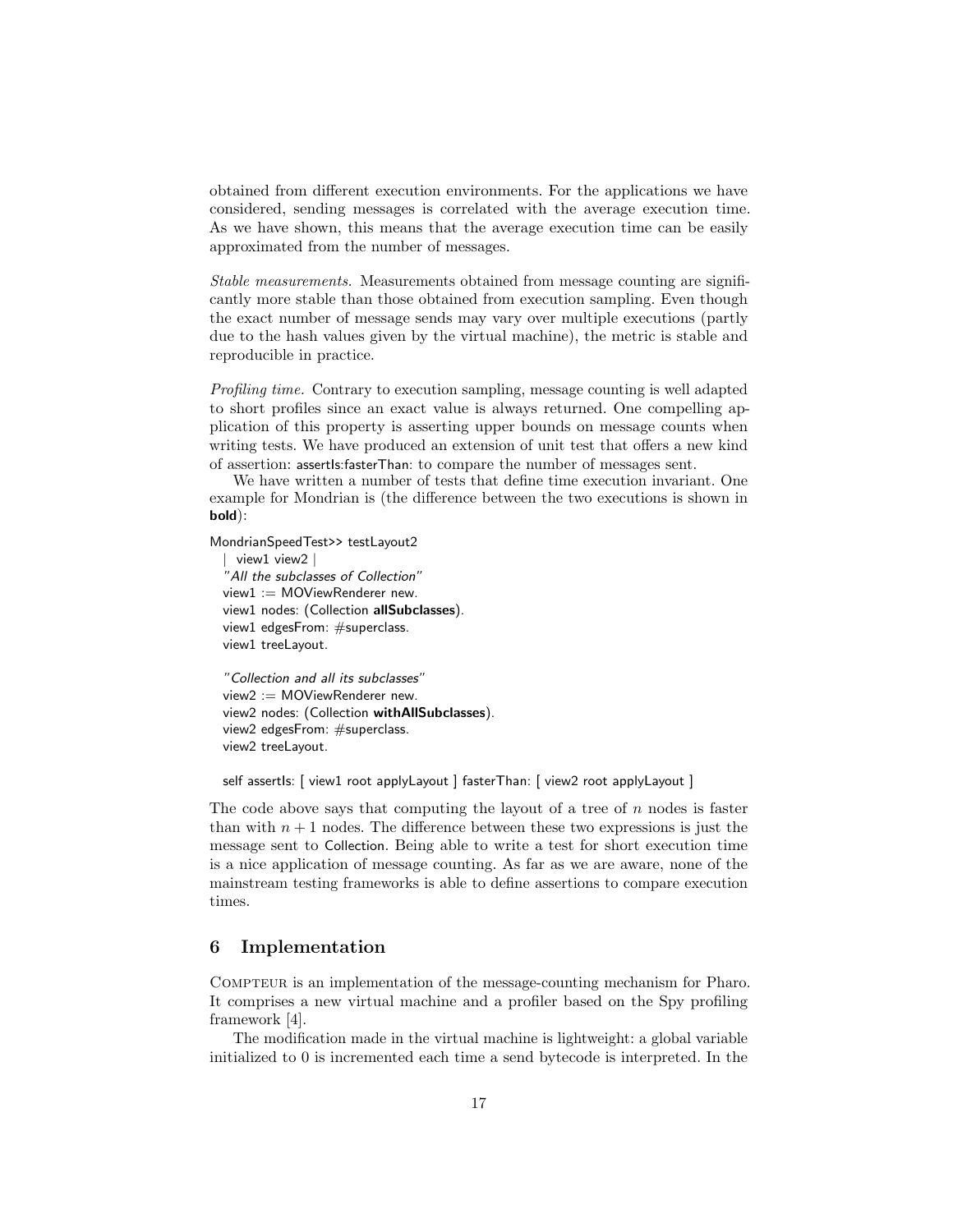non-jitted Pharo virtual machine, the increment is realized in the part of the bytecode dispatch switch dedicated to interpret message sending. In the jitted Cog virtual machine, the preamble of the method translated in machine code by the JIT compiler realizes the increment.

The maximum value of a small integer in Pharo is  $2^{30}$  ( $\sim 1.073 * 10^9$ ). Over this value, an integer is represented as an instance of the LargeInteger class, which is slow to manipulate within the virtual machine. The current Pharo virtual machine (5.7beta3) executes approximately 12 M message sends per second on micro benchmarks<sup>[11](#page-17-1)</sup>. This means that the range of the Pharo integer values may be exhausted after 90 seconds (1 073 / 12).

Using a 64 bit integer is not an option since Pharo is designed to run on 32 bit machines. We therefore use two small integers to encode the number of sent messages. The maximum number of messages that can be counted in this way is  $\sim 1.152 * 10^{18}$ . Even at full interpretation speed, this value is not reached after 2 million hours.

The global message counter is made accessible within our profiler written in Pharo via primitives. The counter is reset via a dedicated primitive.

The instrumentation is realized by wrapping methods to intercept incoming messages [\[4\]](#page-21-9).

To obtain the number of message sends per method, the application has to be instrumented to capture the value of the global counter before and after executing the method, as illustrated in Section [4.2.](#page-10-1) Using the Aspect-Oriented-Programming terminology, such instrumentation is easily realized with around or before and after advice.

## <span id="page-17-0"></span>7 Discussion

The design of our approach is the result of a careful consideration of various points.

Modifying the virtual machine. Even though the modification we made in the virtual machine is relatively lightweight, we are not particularly enthusiastic about producing a new virtual machine since the Pharo community is not particularly keen on changing the virtual machine. People are often reluctant to use non-standard tools, even if the benefits are strong and apparent.

We have not found a satisfactory alternative. As an initial attempt, before we implemented the work presented in this paper, we made a profiler that counted only the messages sent by the application, and not by dependent libraries and the runtime. The application was instrumented by code modification and the virtual machine was left unmodified. We discovered that the information we gathered was insufficient to demonstrate the properties presented in this paper. As soon as the execution flow leaves the application, no information is recorded until it returns to the application. Since it cannot be accurately predicted how long the execution flow will spend outside the application, we could not establish a correlation between the number of messages sent by the application and execution time.

<span id="page-17-1"></span> $\frac{11}{11}$  Result of the standard 0 tinyBenchmarks micro benchmark.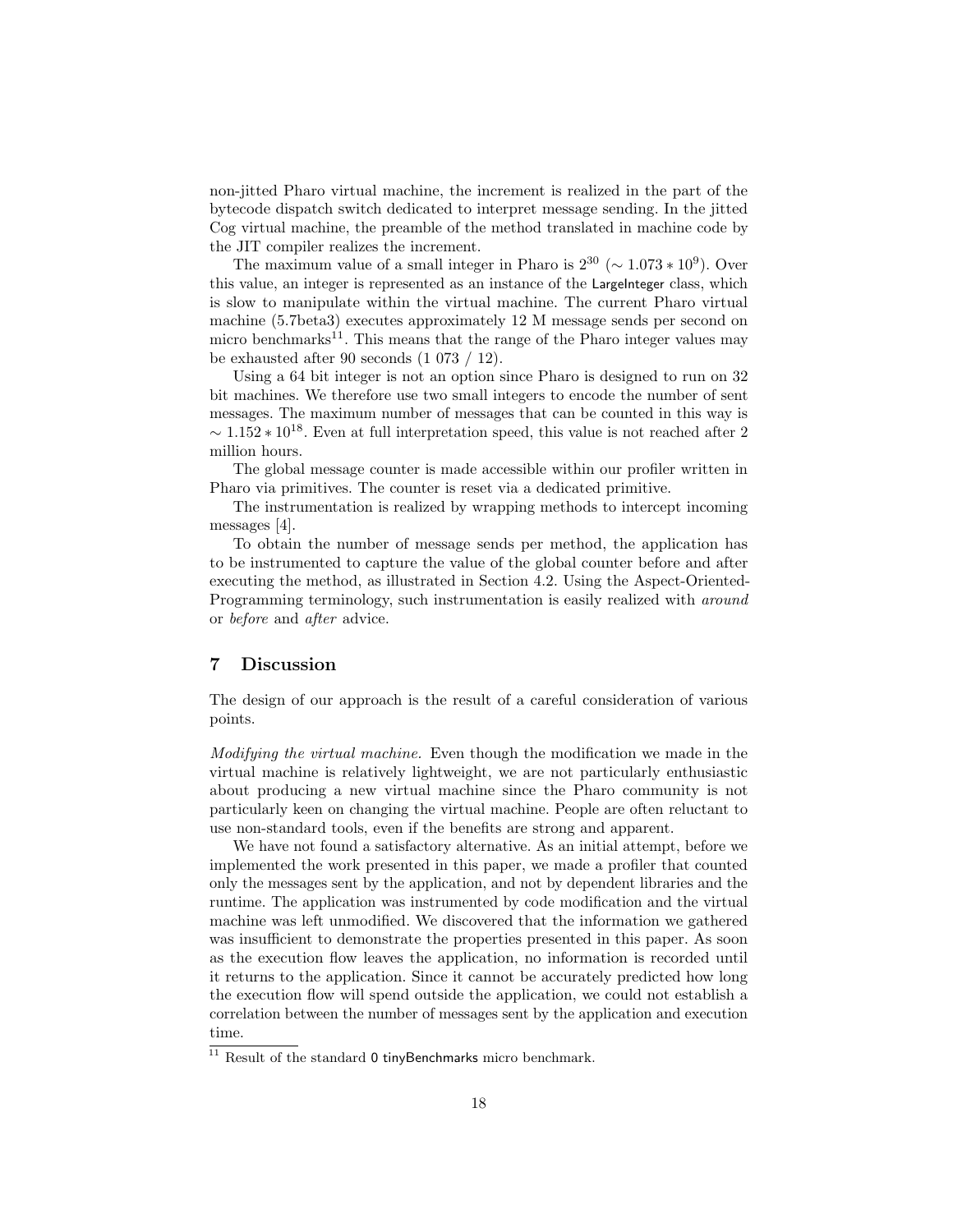Instrumentation. Our approach requires instrumentation of the application to be profiled: only the methods defined in the application we wish to improve need to be instrumented.

Instrumenting the complete system has not proven to be particularly useful or possible in our situation: (i) if an execution slowdown is experienced, there is no need to look for its cause outside the application we are actually considering; (ii) instrumenting the whole system has a significant runtime cost; (iii) this easily leads to meta-circularity issues since our profiler shares the runtime with the profiled application. Even if recent advances in instrumentation scoping are adopted [\[24\]](#page-22-5), this increases the complexity of the implementation without a clear benefit. Efficiently handling metacircularity is necessary to profile the profiler itself. However, since the implementation of Compteur is not particularly complex, we have not felt the need to do so.

Special messages. For optimization purposes, not all messages are sent in Pharo. Depending on the name of the message being sent, the Pharo compiler may decide to transform the message send into a particular sequence of bytecode instructions. Consider the message ifTrue:ifFalse: with literal two block arguments. For example, the expression  $(1 < 2)$  if True: [ 'Everything is okay'] if False: [ 'Something is wrong' ] is translated into the sequence:

76 pushConstant: 1 77 pushConstant: 2 B2 send:  $<$ 99 jumpFalse: 27 21 pushConstant: 'Everything is okay' 90 jumpTo: 28 20 pushConstant: 'Something is wrong' 87 pop 78 returnSelf

Beside ifTrue:ifFalse:, there are other 17 control flow instructions treated as "special messages" by the Pharo compiler. In the Pharo virtual machine, a jump bytecode is faster than a send. In the whole Pharo library, approximately 62% of all message sends contained in the source code are translated into send bytecode instructions. The correlation we established between execution time and message sends is strong, even if 38% of message sends are not translated into send bytecode instructions. We obtained these figures by comparing for each method in Pharo the abstract syntax tree of the source code and the generated bytecode instructions.

The case of primitives. The execution time of a method may have little relation to the number of messages sent. This could happen if the method intensively uses primitives, or if the program had to wait for a keystroke. The profile of such a program then depends on how long the user has waited before pressing a key. We reasonably assume that this is not what happens in practice: we chose unit tests as the execution reference, which is a realistic approximation of a program execution.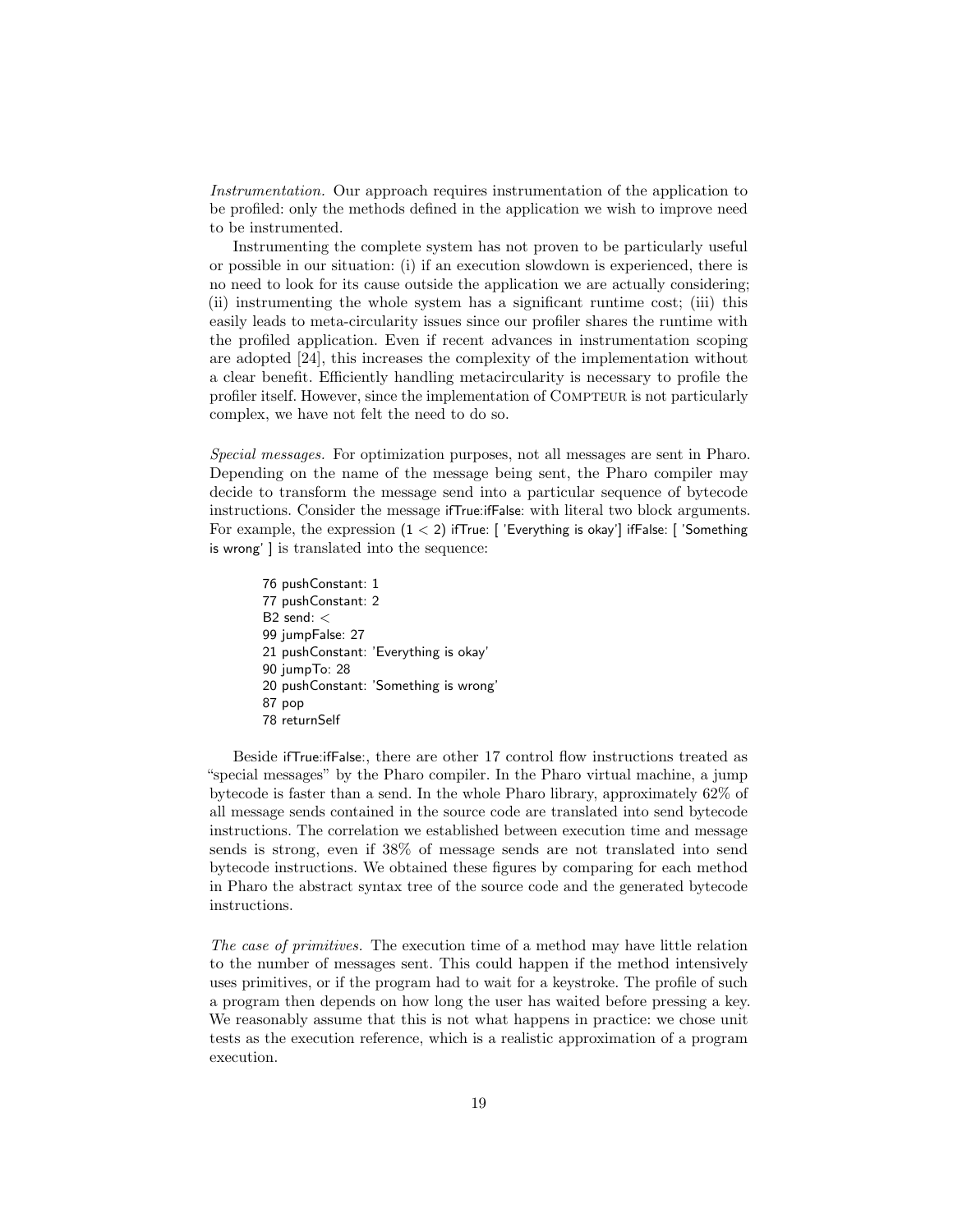Particularities of Pharo. Pharo's compiler is rather simplistic, not designed for producing optimized bytecode. It does not offer additional optimization than a mere bytecode generation pattern based on the name (e.g., ifTrue:ifFalse:, timesRepeat:), as previously mentioned. Pharo memory layout is based on a generational and compacting mark and sweep. Virtual memory file mapping is supported and the virtual machine has the ability to grow and shrink the memory space.

Are our results applicable to other dynamic languages? At first glance, Jython<sup>[12](#page-19-1)</sup>, JRuby<sup>[13](#page-19-2)</sup>, Groovy<sup>[14](#page-19-3)</sup> enjoy the same nice properties as Pharo: the computation is solely realized via sending messages. It is therefore tempting to extrapolate our results to these languages. However, the Java Virtual Machine, which is the execution platform of these languages, has a radically different execution model. For example, the JVM has native threads which have an impact on the memory management. Pharo has "green threads": the scheduler is implemented in Pharo itself. Most implementations of the JVM garbage collector have many more generations than the one of Pharo: Pharo supports only 2 generations (young and old) whereas the HotSpot Java VM has 5 memory pools. Last but not least, the heavy optimization of the JVM just-in-time compiler has the potential to completely invalidate our finding. Testing whether our results are applicable to other "pure OO" languages implies further analysis and measurements.

## <span id="page-19-0"></span>8 Related Work

The work presented in this paper is not the first attempt at finding an alternative to execution sampling. However we are not aware of any work which studied the number of message sends.

Bytecode instruction counting. Camesi et al. [\[6\]](#page-21-2) pioneered the field by investigating the use of bytecode instruction counting as an estimate of real CPU consumption. For all the platforms they have considered, there is an application-specific ratio of bytecode instructions per unit of CPU time. Such a bytecode ratio can be used as a basis for translating a bytecode instruction value into the corresponding CPU consumption.

Out results are similar. We have also identified a message ratio, however this ratio is attached to a particular execution platform, and not to an application.

Dynamic bytecode instrumentation. Instrumentation-based profiling has a high cost. However, such overhead can be reduced by instrumenting only the subset of the application where a bottleneck is known to be. Dmitriev [\[8\]](#page-21-10) proposes that for a given set of arbitrary "root" methods, instrumentation applies to the call subgraph of the roots only. Dmitriev observed that this approach generally works much better for large applications, than for small benchmarks. The reason is that additional code and data become negligible once the size of the profiled application

<span id="page-19-1"></span> $\overline{12}$  <http://www.jython.org>

<span id="page-19-2"></span> $^{13}$  <http://jruby.codehaus.org>

<span id="page-19-3"></span><sup>14</sup> <http://groovy.codehaus.org>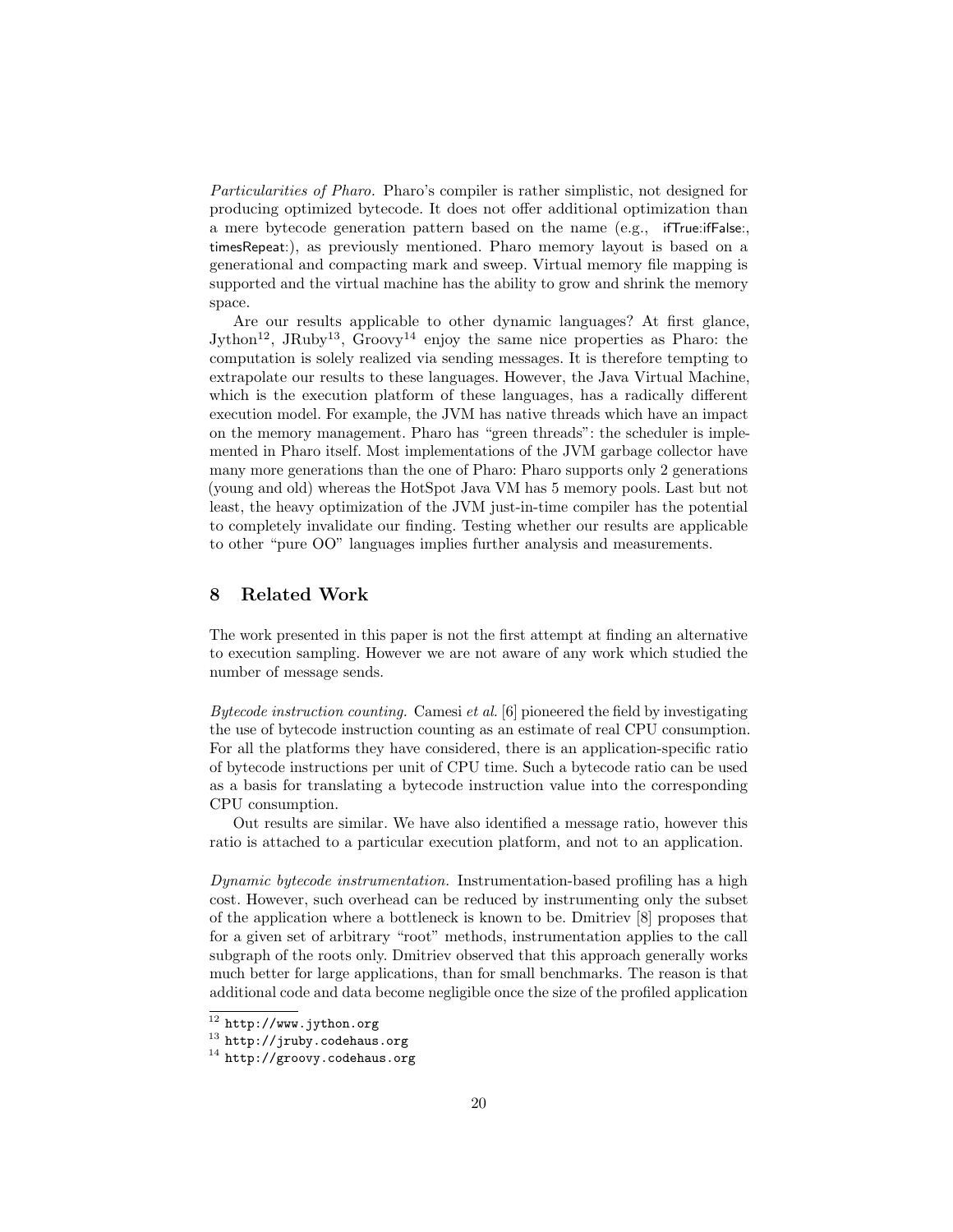goes above a certain threshold. Message counting has similar properties. Only a subset of the system needs to be instrumented. However, message counting behaves perfectly well for small benchmarks.

Hardware Performance Counters. Most modern processors have complex microarchitectures that dynamically schedule instructions. These processors are difficult to understand and model accurately. For that purpose, they provide hardware performance counters [\[1\]](#page-21-11). For example, Sun's UltraSPARC processors count events such as instructions executed, cycles expended and many more.

With message counting we exploit the same kind of information, but obtained from the Pharo virtual machine.

Optimizing Smalltalk. The popularity of Smalltalk during the 80's has led to numerous works that directly tackled the slow execution of Smalltalk programs. Sophisticated mechanisms on mapping bytecode to instruction machine [\[23](#page-22-1)[,25\]](#page-22-6), improved compiled methods and cache contexts [\[19\]](#page-21-12), manipulating method dictionaries [\[3\]](#page-21-13) and adding type declaration and inference [\[2,](#page-21-14)[14\]](#page-21-15) have been produced.

### <span id="page-20-0"></span>9 Conclusion

A code profiler provides high-level snapshots of a program execution. These snapshots are often the only way to identify and understand the cause of a slow execution. Whereas execution sampling is a widely used technique among code profilers to monitor execution at a low cost, it brings its own limitations, including non-determinism and inability to relate profiles obtained from different platforms.

We propose counting method invocations as a more advantageous profiling technique for Pharo. We have shown that having method invocation as the exclusive computational unit in Pharo makes it possible to correlate message sending and average execution time with stability, both for applications as a whole and for individual methods.

We believe that code profiling has not received the attention it deserves: execution sampling uses stack frame identifiers, which essentially ignore the nature of object-oriented programming. In general, code profilers profile object-oriented applications pretty much the same way that they would profile applications written in C. We hope the work presented in this paper will stimulate further research of the field to give more importance to objects than to low-level implementation considerations.

Acknowledgment. We thank Mircea Lungu, Oscar Nierstrasz, Lukas Renggli and Romain Robbes for the multiple discussions we had and their comments on an early draft of the paper. We particular thank Walter Binder for his multiple discussions and advices. Our thanks also go to Eliot Miranda for his help on porting COMPTEUR to Cog, the jitted virtual machine of Pharo. We thank Gilad Bracha and Jan Vraný for the fruitful discussions we had. We also thank Andrew P. Black for his precious help on improving the paper. We gratefully thank María José Cires for her help on the statistical part. We also thank ESUG, the European Smalltalk User Group, for its financial contribution to the presentation of this paper.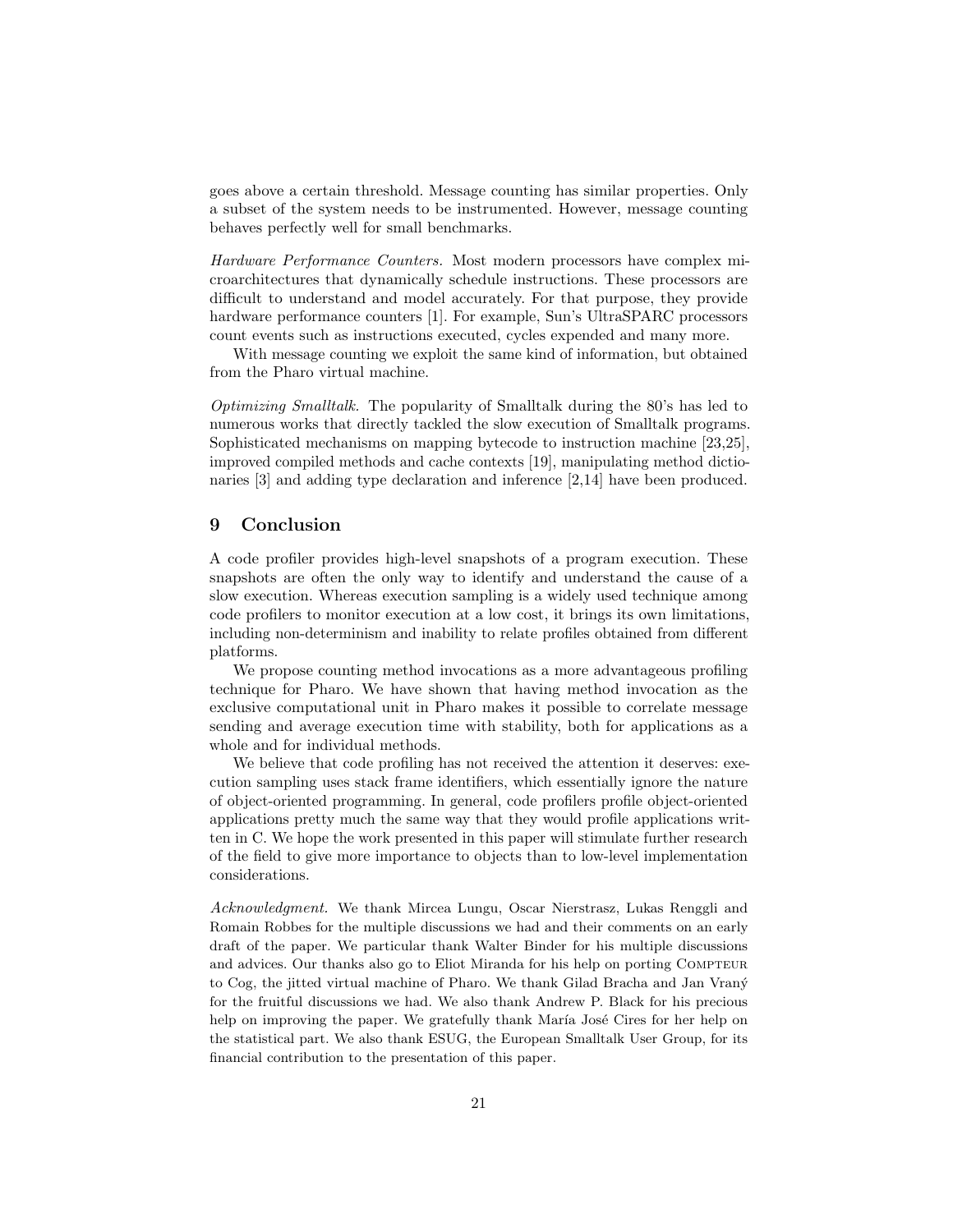## References

- <span id="page-21-11"></span>1. Glenn Ammons, Thomas Ball, and James R. Larus. Exploiting hardware performance counters with flow and context sensitive profiling. In Proceedings of PLDI'97, pages 85–96, ACM.
- <span id="page-21-14"></span>2. Robert G. Atkinson. Hurricane: An optimizing compiler for Smalltalk. In Proceedings OOPSLA'86, pages 151–158, ACM.
- <span id="page-21-13"></span>3. S. Baskiyar. Efficient execution of pure object-oriented programs by follow-up compilation. Computing, 69:273–289, December 2002.
- <span id="page-21-9"></span>4. Alexandre Bergel, Felipe Bañados, Romain Robbes, and David Röthlisberger. Spy: A flexible code profiling framework. In Smalltalks 2010. To appear.
- <span id="page-21-7"></span>5. Alexandre Bergel, Romain Robbes, and Walter Binder. Visualizing dynamic metrics with profiling blueprints. In *Proceedings of TOOLS EUROPE'10*, pages 291–309. Springer.
- <span id="page-21-2"></span>6. Andrea Camesi, Jarle Hulaas, and Walter Binder. Continuous bytecode instruction counting for cpu consumption estimation. In Proceedings of the 3rd international conference on the Quantitative Evaluation of Systems, pages 19–30, 2006, IEEE.
- 7. Amer Diwan, Han Lee, and Dirk Grunwald. Energy consumption and garbage collection in low-powered computing. Cu-cs-930-02, University of Colorado, 2002.
- <span id="page-21-10"></span>8. M. Dmitriev. Profiling java applications using code hotswapping and dynamic call graph revelation. In Proceedings of the Fourth International Workshop on Software and Performance, pages 139–150, ACM, 2004.
- <span id="page-21-16"></span>9. Stéphane Ducasse, Oscar Nierstrasz, Nathanael Schärli, Roel Wuyts, and Andrew P. Black. Traits: A mechanism for fine-grained reuse. TOPLAS, 28(2):331–388, ACM, March 2006.
- <span id="page-21-6"></span>10. St´ephane Ducasse, Damien Pollet, Alexandre Bergel, and Damien Cassou. Reusing and composing tests with traits. In Proceedings of TOOLS EUROPE'09, pages 252–271, Springer.
- <span id="page-21-17"></span>11. David Freedman, Robert Pisani, and Roger Purves. Statistics, Third Edition. W. W. Norton & Company, 1997.
- <span id="page-21-0"></span>12. Aloke Gupta and Wen-Mei W. Hwu. Xprof: profiling the execution of X Window programs. In Proceedings of joint international conference on Measurement and modeling of computer systems, SIGMETRICS '92/PERFORMANCE '92, pages 253–254, ACM.
- <span id="page-21-8"></span>13. Kalervo Järvelin and Jaana Kekäläinen. Cumulated gain-based evaluation of ir techniques. ACM Trans. Inf. Syst., 20(4):422–446, October 2002.
- <span id="page-21-15"></span>14. Ralph Johnson. TS: An optimizing compiler for Smalltalk. In Proceedings of OOPSLA '88, pages 18–26, ACM.
- <span id="page-21-1"></span>15. L. Kleinrock and R. R. Muntz. Processor sharing queueing models of mixed scheduling disciplines for time shared system. J. ACM, 19(3):464–482, July 1972. 16. Prem S. Mann. Introductory Statistics. Wiley, 2006.
- <span id="page-21-4"></span>
- <span id="page-21-5"></span>17. Robert Cecil Martin. Agile Software Development. Principles, Patterns, and Practices. Prentice-Hall, 2002.
- <span id="page-21-3"></span>18. Michael Meyer, Tudor Gˆırba, and Mircea Lungu. Mondrian: An agile visualization framework. In Proceedings of Symposium on Software Visualization (SoftVis'06), pages 135–144, ACM.
- <span id="page-21-12"></span>19. Eliot Miranda. Brouhaha — A portable Smalltalk interpreter. In Proceedings of OOPSLA '87 pages 354–365, ACM.
- 20. Todd Mytkowicz, Amer Diwan, Matthias Hauswirth, and Peter F. Sweeney. Producing wrong data without doing anything obviously wrong! In Proceeding of the 14th international conference on Architectural support for programming languages and operating systems, ASPLOS '09, pages 265–276, ACM.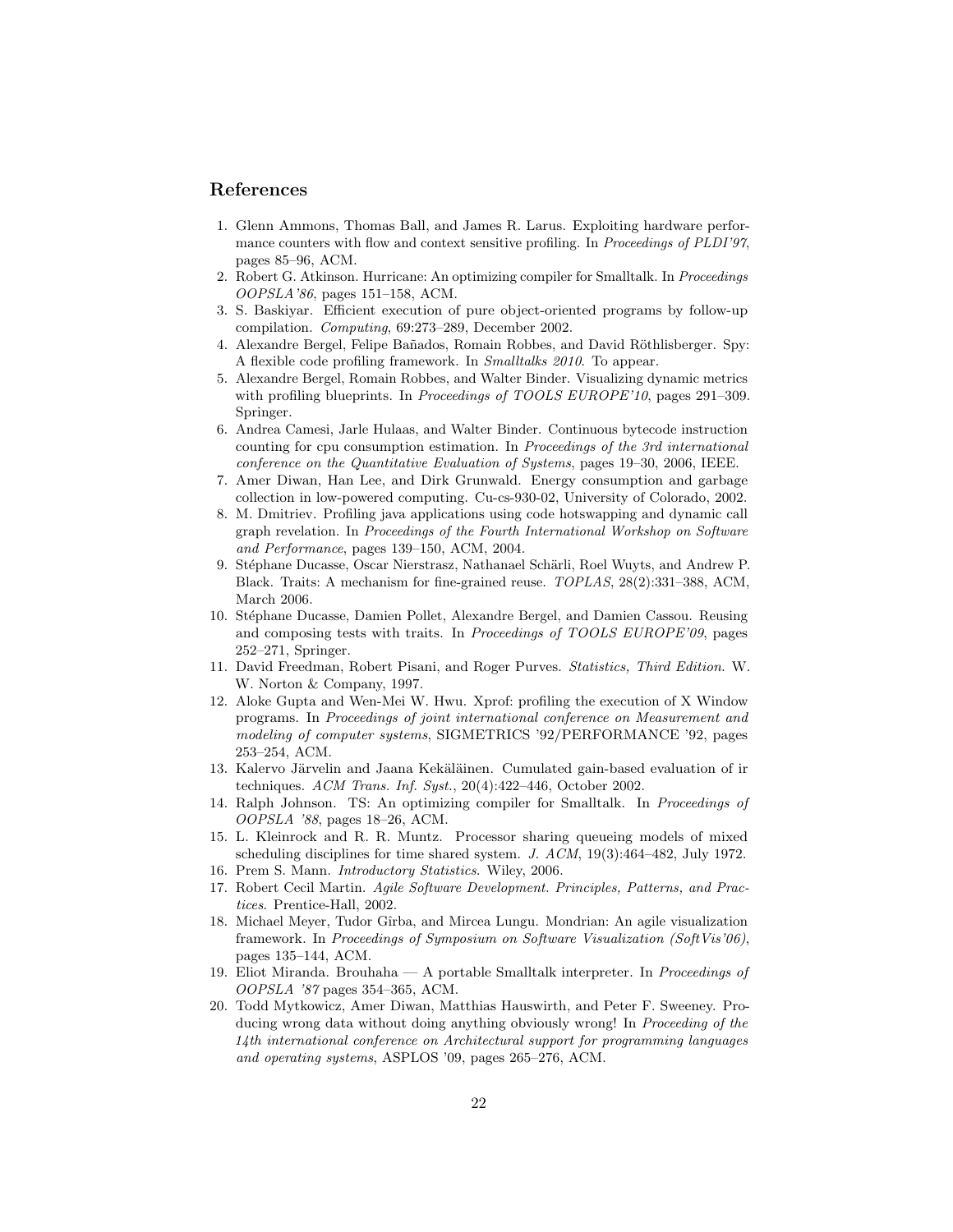- <span id="page-22-2"></span>21. Todd Mytkowicz, Amer Diwan, Matthias Hauswirth, and Peter F. Sweeney. Evaluating the accuracy of java profilers. In Proceedings of PLDI '10, pages 187–197, ACM.
- <span id="page-22-3"></span>22. Todd Mytkowicz, Amer Diwan, and Elizabeth Bradley. Computers Are Dynamical Systems. Chaos, 19:033124, 2009.
- <span id="page-22-1"></span>23. A. Dain Samples, David Ungar, and Paul Hilfinger. SOAR: Smalltalk without bytecodes. In Proceedings of OOPSLA '86, pages 107–118, ACM.
- <span id="page-22-5"></span>24. Eric Tanter. Execution levels for aspect-oriented programming. In *Proceedings of* AOSD'10, pages 37–48, ACM.
- <span id="page-22-6"></span>25. David Ungar, David Patterson Smalltalk-80: Bits of History, Words of Advice Berkeley Smalltalk: Who Knows Where the Time Goes? In Smalltalk-80: Bits of History, Words of Advice, pages 189–206, Addison-Wesley, 1983.
- <span id="page-22-0"></span>26. Jia Yu, Jun Yang, Shaojie Chen, Yan Luo, and Laxmi Bhuyan. Enhancing network processor simulation speed with statistical input sampling. In Proceedings of High Performance Embedded Architectures and Compilers, volume 3793 of LNCS, pages 68–83, Springer, 2005.

## <span id="page-22-4"></span>A Linear Regression Material

This section contains the relevant data and theoretical tools to construct the regression linear model described in Section [3.1](#page-4-2) and Section [4.3.](#page-11-1)

Measurements. Table [2](#page-23-0) lists 16 Pharo applications. Each of these applications covers a particular aspect of the Pharo library and runtime. Collections is an intensively used library to model collections. Mondrian, Glamour and DSM make an intensive use of graphical primitives and algorithms. Nile is a stream library based on Traits [\[9\]](#page-21-16). Moose is a software analysis platform which deals with large models and files. Mondrian and Moose heavily employ hash tables as internal representation of their models. SmallDude, PetitParser, XMLParser heavily manipulate character strings. Magritte and Famix are meta-models. ProfStef intensively makes use of reflection. Network uses primitive in the virtual machine. ShoutTest and AST heavily parse and manipulate abstract syntax trees. Arki is an extension of Moose that performs queries over large models.

These applications cover the features of Pharo that are intensively used by the Pharo communities: most of the applications are either part of the standard Pharo runtime or are among the 20 most downloaded applications. Not all the set of primitives offered by the virtual machines are covered by the applications. For example, none of them makes use of sound. We are not aware of any application that intensively uses Pharo's musical support.

For each of these applications, we report the mean execution time over 10 trials to run its corresponding unit tests (time taken (ms)) and the number of sent messages ( $\#$  sent messages). These reported results are averages over 10 runs. For each of these two measurements, we compute the standard deviations  $(s_{messages}$  and  $s_{Time\,Take}$ , not reported here) and normalize it yielding  $c_{time}$  = s  $T_{time}$ T<sub>aken</sub>∗100/TimeTaken and c<sub>messages</sub> = s<sub>messages</sub>\*100/messages. These applications were run on a virtual machine modified to support our message counting mechanism.

The source code of each of these applications is available online on Squeak-Source.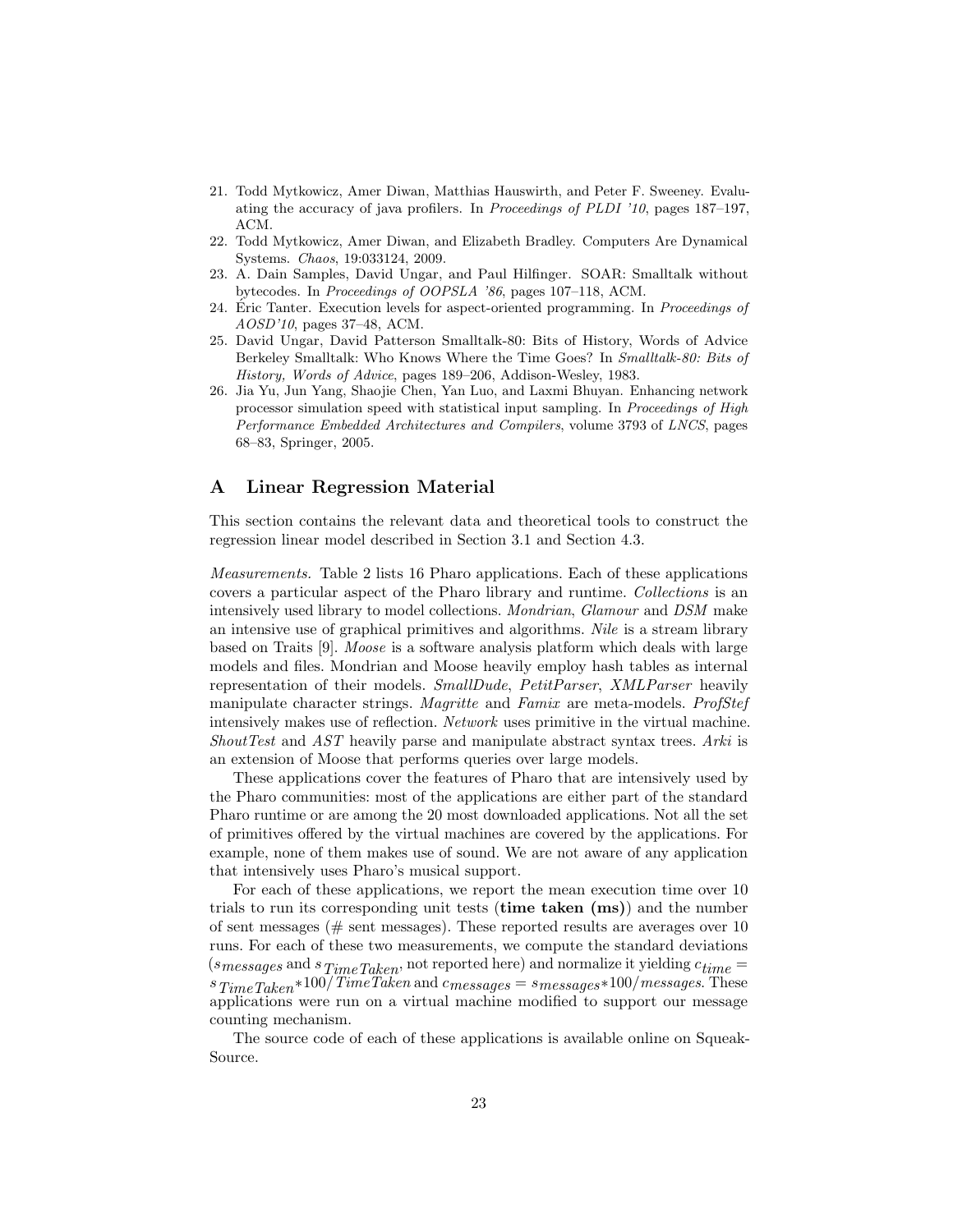<span id="page-23-0"></span>

|                   |         | $\text{Application} \text{time taken (ms)} \text{\# sent messages} c_{time}\% c{message}s\% $ |       |      |
|-------------------|---------|-----------------------------------------------------------------------------------------------|-------|------|
| Collections       | 32 317  | 334 359 691                                                                                   | 16.67 | 1.05 |
| Mondrian          | 33 719  | 292 140 717                                                                                   | 5.54  | 1.44 |
| Nile              | 29 264  | 236 817 521                                                                                   | 7.24  | 0.22 |
| Moose             | 25 021  | 210 384 157                                                                                   | 24.56 | 2.47 |
| SmallDude         | 13 942  | 150 301 007                                                                                   | 23.93 | 0.99 |
| Glamour           | 10 216  | 94 604 363                                                                                    | 3.77  | 0.14 |
| Magritte          | 2 4 8 5 | 37 979 149                                                                                    | 2.08  | 0.85 |
| PetitParser       | 1 642   | 31 574 383                                                                                    | 46.99 | 0.52 |
| Famix             | 1 0 1 4 | 6 385 091                                                                                     | 18.30 | 0.06 |
| DSM               | 4 0 1 2 | 5 954 759                                                                                     | 25.71 | 0.17 |
| ProfStef          | 247     | 3 381 429                                                                                     | 0.77  | 0.10 |
| Network           | 128     | 2 340 805                                                                                     | 6.06  | 0.44 |
| AST               | 37      | 677 439                                                                                       | 1.26  | 0.46 |
| <b>XMLParser</b>  | 36      | 675 205                                                                                       | 32.94 | 0.46 |
| Arki              | 30      | 609 633                                                                                       | 1.44  | 0.35 |
| <b>ShoutTests</b> | 19      | 282 313                                                                                       | 5.98  | 0.11 |
| Average           |         |                                                                                               | 13.95 | 0.61 |

Table 2. Applications considered in our experiment (second and third columns are average over 10 runs)

Estimating the sample regression line. For sake of completeness and providing easy-to-reproduce results, we provide the necessary statistical material. Complementary information may be easily obtained from standard statistical books [\[11\]](#page-21-17).

For the least squares regression line  $\hat{y} = a + b x$ , we have the following formulas for estimating a sample regression line:

$$
b = \frac{SS_{xy}}{SS_{xx}} \qquad a = \overline{y} - b \ \overline{x}
$$

where  $\overline{y}$  and  $\overline{x}$  are the average of all y values and x values, respectively. The y variable corresponds to the  $#$  sent messages column and x to time taken (ms) in the table given above.

$$
SS_{xy} = \sum xy - \frac{(\sum x)(\sum y)}{n} \qquad SS_{xx} = \sum x^2 - \frac{(\sum x)^2}{n}
$$

where  $n$  is number of samples (i.e., 16, the number of applications we have profiled). SS stands for "sum of squares." The standard deviation of error for the sample data is obtained from:

$$
s_e = \sqrt{\frac{\sum SS_{yy} - b SS_{xy}}{n-2}}
$$
 where  $SS_{yy} = \sum y^2 - \frac{(\sum y)^2}{n}$ 

In the above formula,  $n-2$  represent the degrees of freedom for the regression model. Finally, the standard deviation of b is obtained with  $s_b = \frac{s_e}{\sqrt{SS_{xx}}}$ .